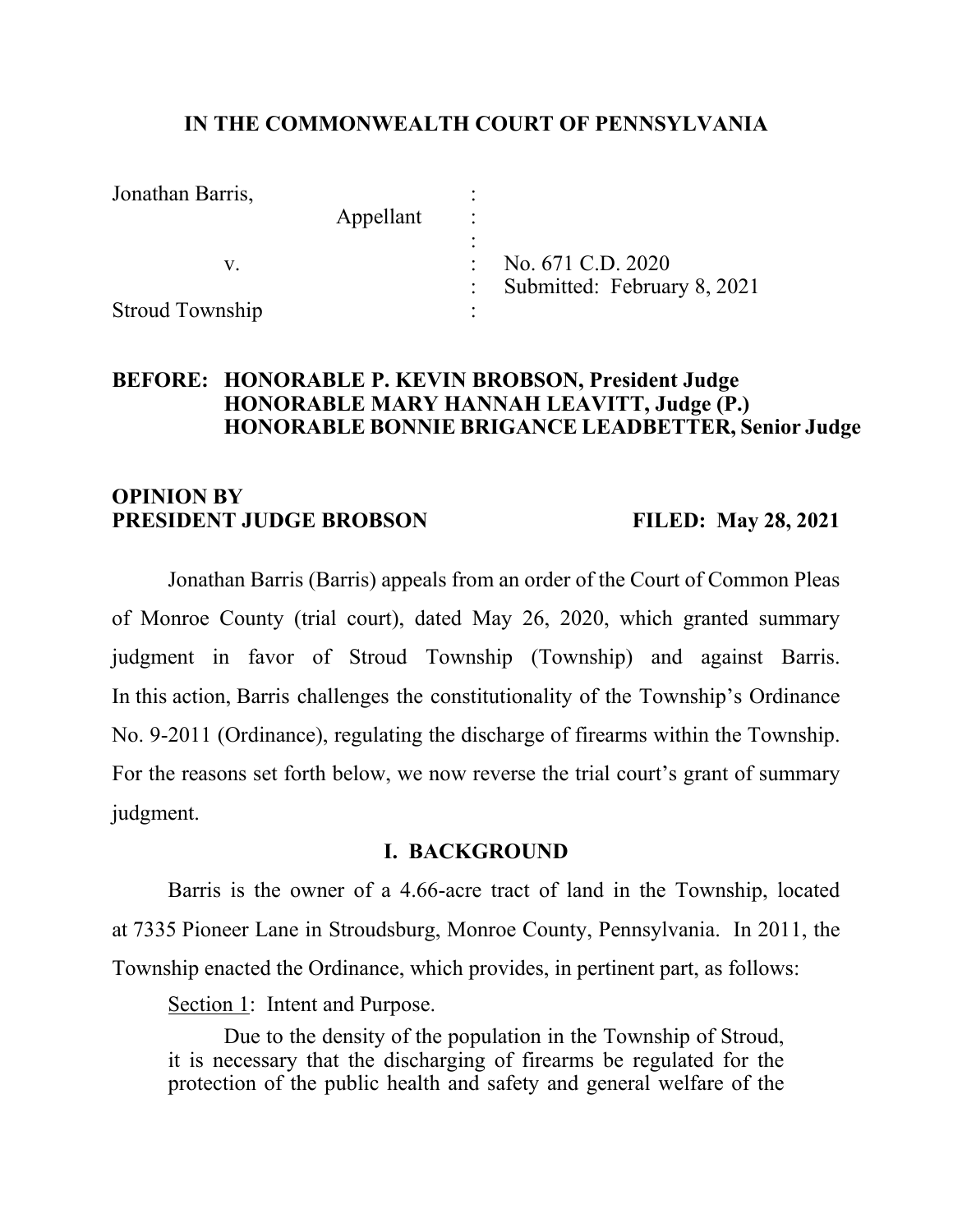residents, property owners, visitors and others within Stroud Township, and that the unauthorized discharge of firearms be prohibited.<sup>[[1](#page-1-0)]</sup>

. . . .

Section 3: Firing or discharge restricted.

It shall be unlawful to fire or discharge any firearm within the Township . . . except as provided in Section 4 Exceptions below.

Section 4: Exceptions.

Exceptions to this Ordinance are as follows, however, in no case shall a firearm be discharged before dawn or after dusk and/or within 150 yards of an adjacent occupied structure, camp or farm, except as provided under paragraphs A., B., indoor facilities under D., and E. below:

A. The use of firearms is permitted when employed by any duly appointed law enforcement officer in the course of his or her official duty.

B. The use of firearms is permitted when necessary as authorized under state and/or federal laws.

C. The use of firearms is permitted when hunting . . . .

D. *The discharging of firearms shall be allowed on indoor or outdoor shooting ranges pursuant to applicable provisions of the Stroud Township Zoning Ordinance, as may be amended, under the supervision of the owner or occupant of that property or his or her duly appointed representative, provided that:*

> *1. All shooting ranges shall be constructed and operated in a safe and prudent manner. If standards, regulations and/or recommended procedures for operation are established or promulgated by any recognized body, such as the National Rifle Association or the American Trap Shooting Association, then such standards, regulations and/or procedures shall be adhered to.*

> *2. Such range is issued zoning and occupancy permits by the township zoning officer, which*

<span id="page-1-0"></span><sup>&</sup>lt;sup>1</sup> Pursuant to Section 1506 of The Second Class Township Code, Act of May 1, 1933, P.L. 103, *as amended*, 53 P.S. § 66506, the Board of Supervisors is authorized to make and adopt ordinances necessary for the proper management, care, and control of the township and the maintenance of the health and welfare of the township and its citizens.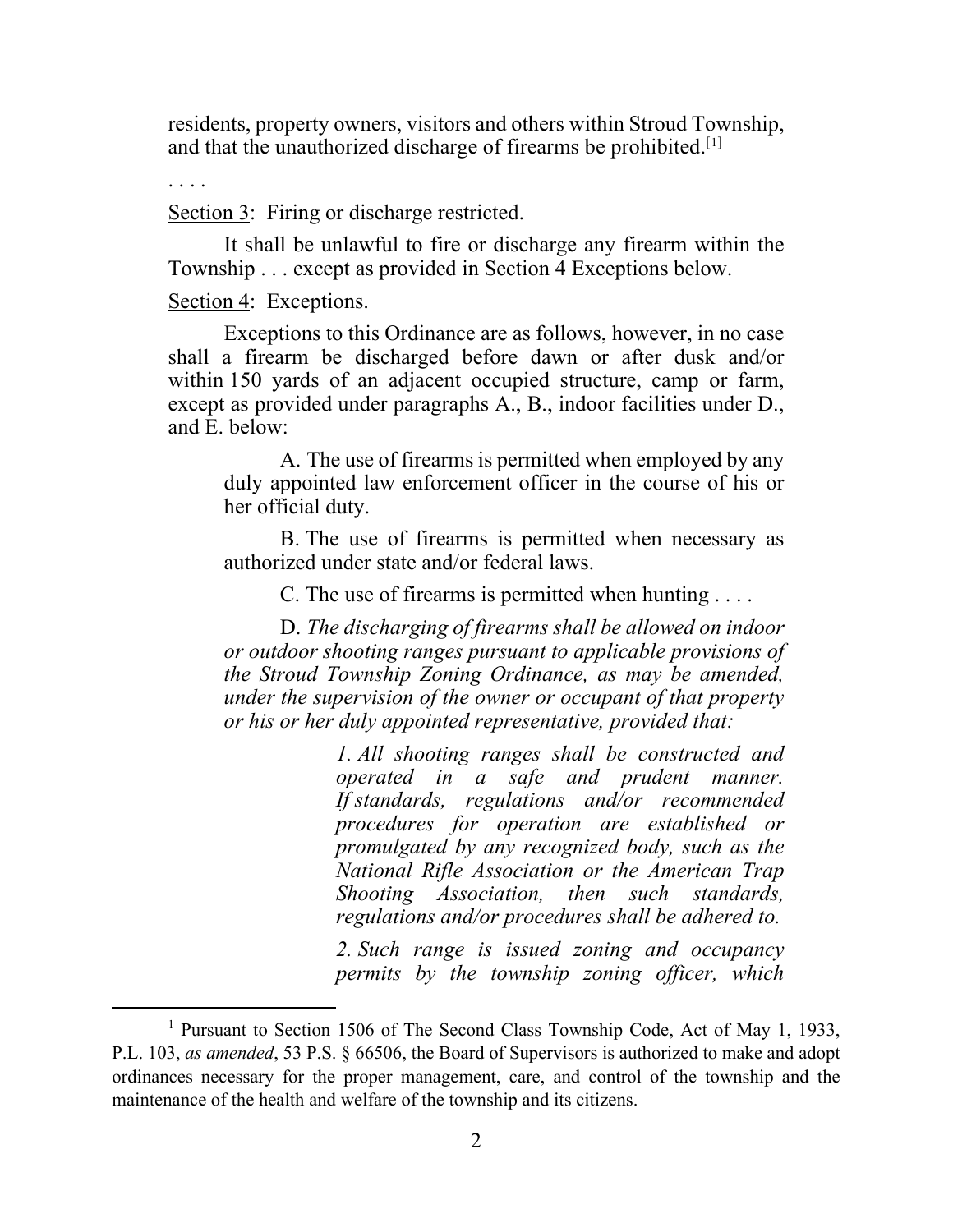*permits shall specify the area or areas designated for shooting range purposes.*

E. Farmers engaged in "normal agricultural operation" protecting their "agricultural commodity" from animal predators . . . .

F. Members of any organization incorporated under laws of this Commonwealth engaged in target shooting upon the grounds or property belonging to or under the control of such organization or affiliated club, such as the Pennsylvania Federation of Sportsmen's Clubs, Inc.

Section 5: Improper use prohibited.

The careless, reckless or improper use of any firearm tending to imperil or cause danger or harm to personal security or to endanger the property of any person within the Township . . . is prohibited.

. . . .

Section 7: Violations and penalties.

Any person or persons discharging a firearm in violation of any of the provisions of this ordinance shall be subject to a fine of not more than six hundred dollars (\$600.) plus court costs, including reasonable attorney fees. If the defendant neither pays nor timely appeals the judgment, the [T]ownship may enforce the judgment pursuant to the applicable rules of civil procedure. Each day's continued violation shall constitute a separate offense. In default in the payment of any fine imposed hereunder, the defendant shall be sentenced to undergo imprisonment for a period not exceeding thirty (30) days. . . .

(Reproduced Record (R.R.) at 12-14 (footnote added) (emphasis added).)

Barris submitted a zoning permit application for a proposed shooting range on

his property on December 27, 2012. (R.R. at 47-54.) Relying on the Ordinance and

provisions of the Township's Zoning Ordinance (Zoning Ordinance), a Township

zoning officer denied the application on January 23, 2013, for the following reasons:

**Section 4.200 [of the Zoning Ordinance]—Types of Uses & Schedule I—Regulations Governing the Use of Land** provides that "shooting range (indoor, outdoor) (7997)" is allowable only as O-1 Open Space and Preservation Zoning District, and S-1 Special and Recreational Zoning District.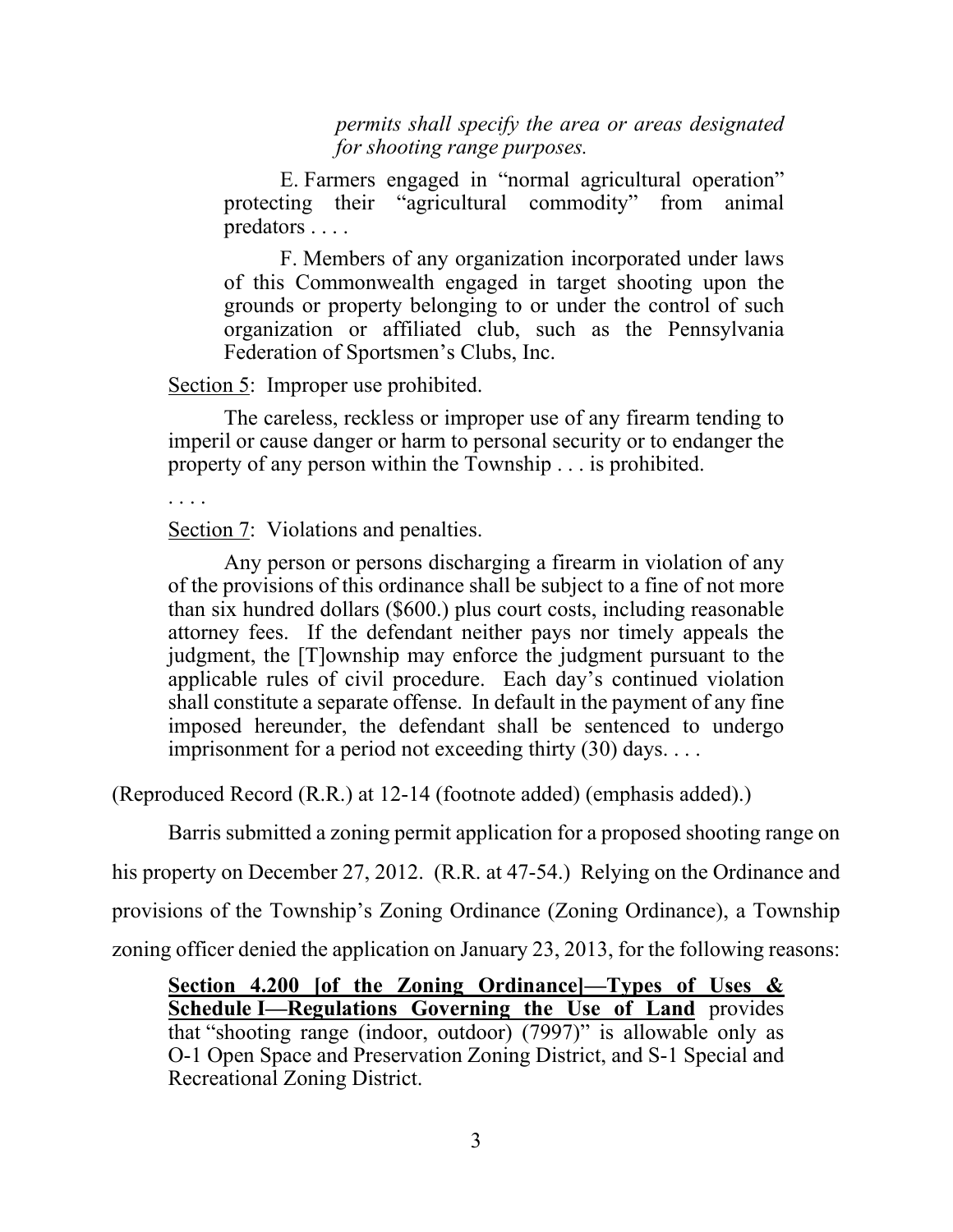The above[-]referenced property, which is located in an R-1 Low Density Residential Zoning District, is not located in [an] O-1 or an S-1 Zoning District. The proposed use, therefore, is not permitted.

Also Zoning Ordinance Section 5.386 contains specific standards for "shooting ranges," which includes a minimum parcel size of five (5) acres for a shooting range use. The above[-]referenced property does not qualify additionally for that reason.

**Ordinance 9-2011—Regulation for Discharging Firearms— Section 4** regulates the discharging of firearms within the Township. Section 4 of this Ordinance is entitled "exceptions, . . ." [and] it . . . provide[s] that "in no case shall a firearm be discharged . . . within 150 yards of an adjacent occupied structure. . . ."

The proposed shooting range does not meet the setback requirement from the occupied dwelling structure on the above referenced property.

**Ordinance 9-2011—Regulation for Discharging Firearms— Section 4(D)(1)** provides that all shooting ranges must comply with the standards and regulations promulgated by either the National Rifle Association or the American Trap Shooting Association.

The Zoning Application submission did not include standards and regulations specific to the firearms to be discharged.

(Original Record (O.R.), Item No. 70 at 3, Trial Ct. Op. 5/26/20 at 3 (citing Zoning Officer Denial Letter, dated January 23, 2013)). Barris did not appeal the denial to the Township's Zoning Hearing Board to review the determination of the Hearing Officer. (*Id*.)

Instead, Barris filed a complaint (Complaint) in the trial court in September 2015, seeking declaratory and injunctive relief against the Township and claiming that the Ordinance effectively prohibited him from using a portion of his property within the Township as a private shooting range. (O.R., Item No. 4, Complaint ¶¶ 34-61.) The Complaint claimed that the Ordinance: (1) violates the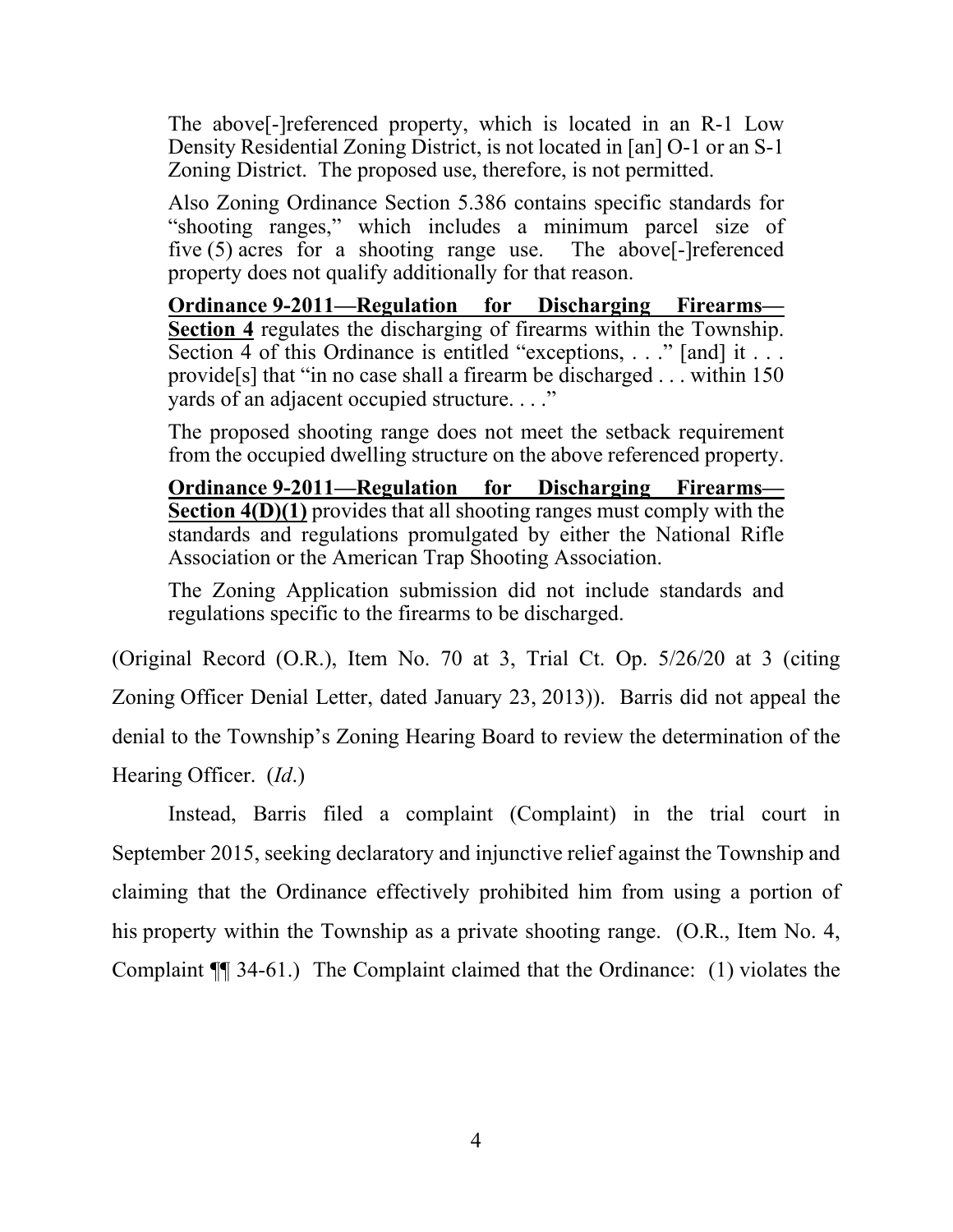Second Amendment to the United States Constitution;<sup>[2](#page-4-0)</sup> (2) violates Article I, Section 21 of the Pennsylvania Constitution;<sup>[3](#page-4-1)</sup> (3) is preempted by Section 6120 of the Pennsylvania Uniform Firearms Act of 1995 (Firearms Act), 18 Pa. C.S. § 6120;<sup>[4](#page-4-2)</sup> and (4) is preempted by Sections 1 and 2 of what is commonly referred to as the range protection statutes, Act of June 2, 1998, P.L. 452, *as amended*, 35 P.S. §§ 4501-4502.[5](#page-4-3) (O.R., Item No. 4, Complaint ¶¶ 5-29, 62-123.) In response, the Township filed preliminary objections in the nature of a demurrer—*i.e.*, challenging the legal sufficiency of the Complaint.

The trial court sustained the Township's preliminary objections and dismissed Barris's Complaint in its entirety. The trial court concluded that the Ordinance was not preempted by the Firearms Act, because the Ordinance regulates only the "discharge" of firearms within the Township, which the trial court concluded was a subject omitted from the scope of the Firearms Act. The trial court also concluded that the Ordinance was not preempted under Pennsylvania's range protection statutes because those statutes only protect owners of ranges from civil actions or criminal

<span id="page-4-0"></span><sup>&</sup>lt;sup>2</sup> The Second Amendment provides: "A well regulated Militia, being necessary to the security of a free State, the right of the people to keep and bear Arms, shall not be infringed." U.S. CONST. amend. II.

<span id="page-4-2"></span><span id="page-4-1"></span><sup>&</sup>lt;sup>3</sup> Article I, Section 21 of the Pennsylvania Constitution provides for the "right of the citizens to bear arms in defense of themselves and the State shall not be questioned." PA. CONST. art. I, § 21.

 $4$  Section 6120(a) of the Firearms Act provides:

<sup>(</sup>a) General Rule.--No county, municipality or township may in any manner regulate the lawful ownership, possession, transfer or transportation of firearms, ammunition or ammunition components when carried or transported for purposes not prohibited by the laws of this Commonwealth.

<span id="page-4-3"></span><sup>&</sup>lt;sup>5</sup> The range protection statutes, located in Chapter 23A of Title 35, Health and Safety, provide noise and nuisance exemptions for shooting ranges.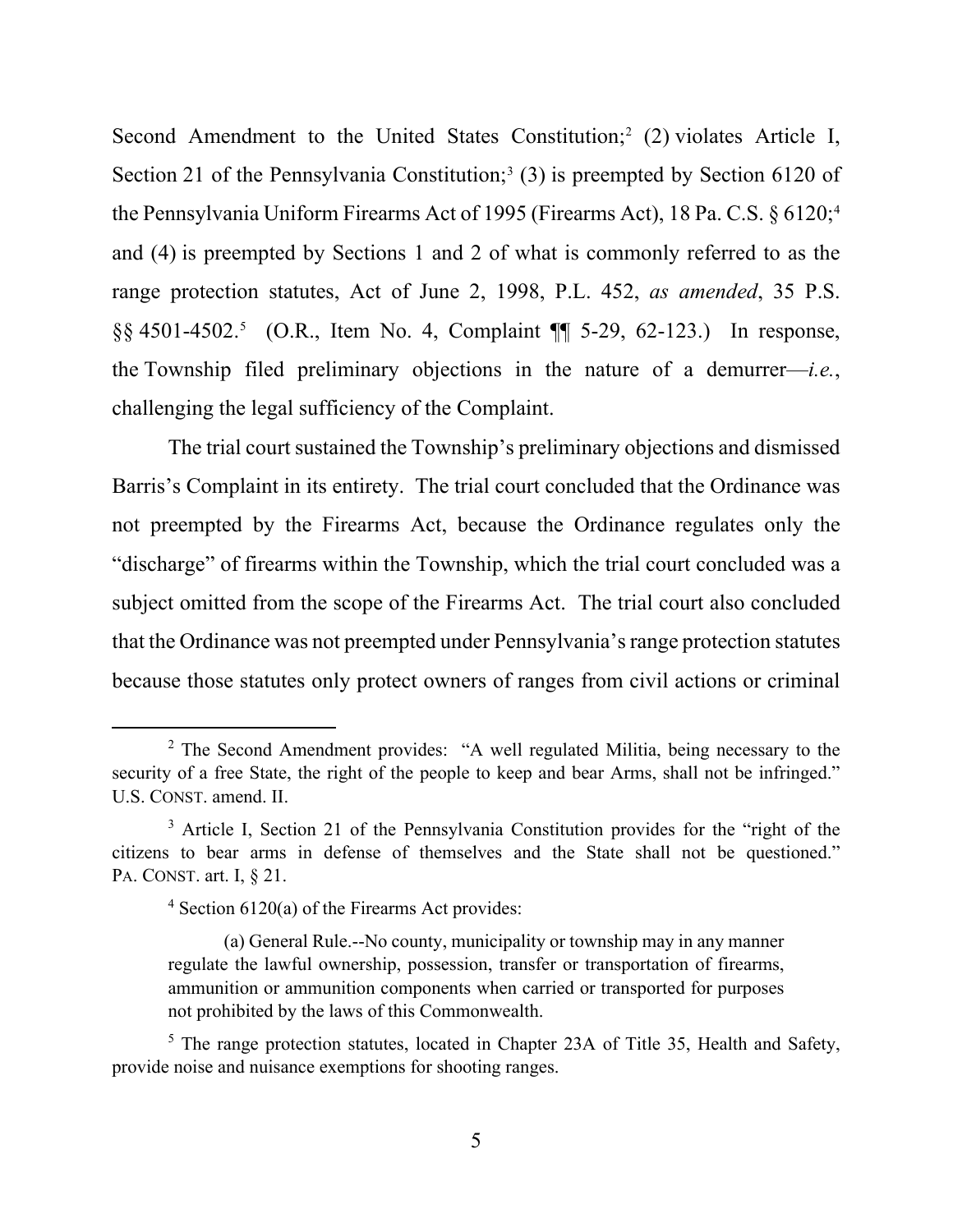prosecutions relating to noise, noise pollution, and nuisance. Given that the Ordinance does not purport to regulate noise, noise pollution, or nuisance, the trial court concluded that it was not in conflict with the range protection statutes and dismissed the claims.

The trial court, in dismissing Barris's state and federal constitutional claims, opined that neither the Second Amendment nor the Pennsylvania Constitution have been construed "to grant an individual the right to discharge a firearm whenever he or she pleases." (O.R., Item No. 16 at 20.) Similarly, the trial court opined that because the Ordinance regulates the discharge of firearms for the safety of individuals within the Township and Barris's "firearms are not being taken away from him," the Ordinance passes muster under *District of Columbia v. Heller*, 554 U.S. 570 (2008) (*Heller*), wherein the United States Supreme Court held that a handgun ban violated the rights conferred by the Second Amendment. To the extent Barris contends that the Ordinance restricts his ability to defend himself in his home, the trial court dismissed the claim and noted that the Ordinance expressly allows discharge of firearms for self-defense as authorized under Pennsylvania law.

Barris appealed the decision to this Court, arguing, in part, that the trial court should have afforded him the opportunity to amend his Complaint, rather than dismiss it with prejudice. In *Jonathan Barris v. Stroud Township* (Pa. Cmwlth., No. 218 C.D. 2016, filed November 17, 2017) (en banc) (*Barris I*), we affirmed the trial court's dismissal of Barris's claims alleging violations of the Firearms Act and the Pennsylvania range protection statutes. We vacated the trial court's order as it related to Barris's constitutional challenge to the Ordinance and remanded the matter. We wrote that the trial court

failed to conduct any constitutional analysis of the gist of Barris's claim—*i.e.*, that the Ordinance, which restricts his ability to practice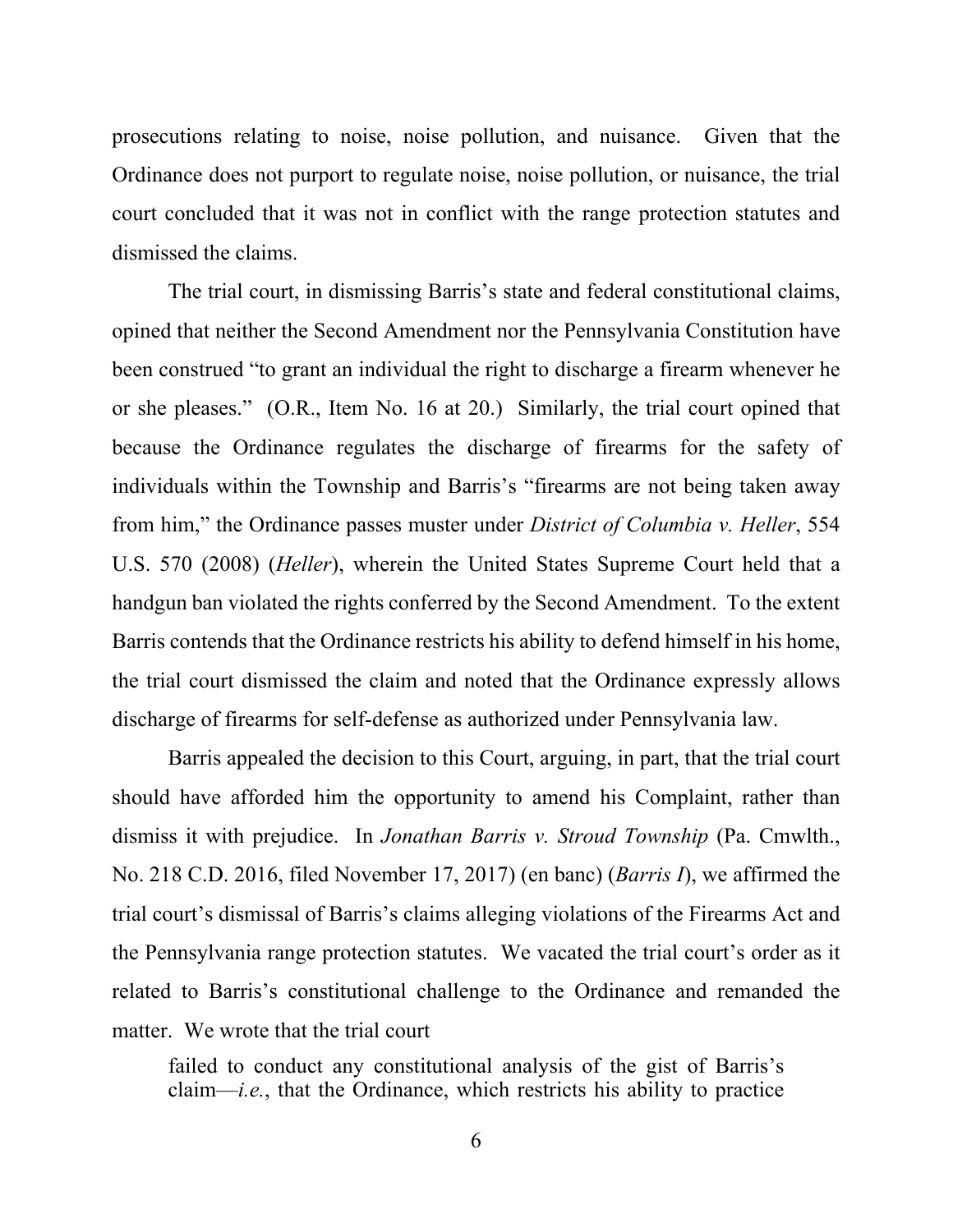firing his firearms on his property (an activity that he lawfully engaged in prior to the passage of the ordinance at issue), unconstitutionally infringes on his rights under both the Second Amendment [of the United States Constitution] and Article I, Section 21 of the Constitution of Pennsylvania either facially or as applied.

Because the trial court's opinion in support of its dismissal . . . of the [C]omplaint lacked the necessary constitutional analysis, we must vacate the portion of the trial court's order . . . and remand to the trial court to further consider Barris's constitutional challenges. As we are remanding the matter, we also direct the trial court on remand to afford Barris a reasonable period within which to file an amended complaint . . . .

*Barris I*, slip op. at 8, 9. We remanded the case to the trial court for additional proceedings.

On remand, Barris then filed an amended complaint (Amended Complaint) in January 2018, again seeking declaratory and injunctive relief against the Township and claiming that the Ordinance violates his rights under: (1) the Second Amendment to the United States Constitution, (2) the Fourteenth Amendment to the United States Constitution,<sup>[6](#page-6-0)</sup> (3) Article I, Section 21 of the Pennsylvania Constitution, and (4) Article I, Section 26 of the Pennsylvania Constitution.<sup>[7](#page-6-1)</sup> (R.R. at 28-34.) In the Amended Complaint, Barris averred, in part, that since 2010, he has constructed, maintained, and used a home shooting range on his 4.66-acre property, zoned R-1, *i.e.*, low-density residential. (*Id.* at 29.) He also averred that, until enactment of the Ordinance on December 6, 2011, his

<span id="page-6-0"></span> $6$  The due process clause of the Fourteenth Amendment provides that "[n]o [s] tate shall make or enforce any law which shall . . . deprive any person of life, liberty, or property, without due process of law." U.S. CONST. amend. XIV, § 1.

<span id="page-6-1"></span> $<sup>7</sup>$  Article I, Section 26 of the Constitution of Pennsylvania provides that "[n]either the</sup> Commonwealth nor any political subdivision thereof shall deny to any person the enjoyment of any civil right, nor discriminate against any person in the exercise of any civil right." PA. CONST. art. I, § 26.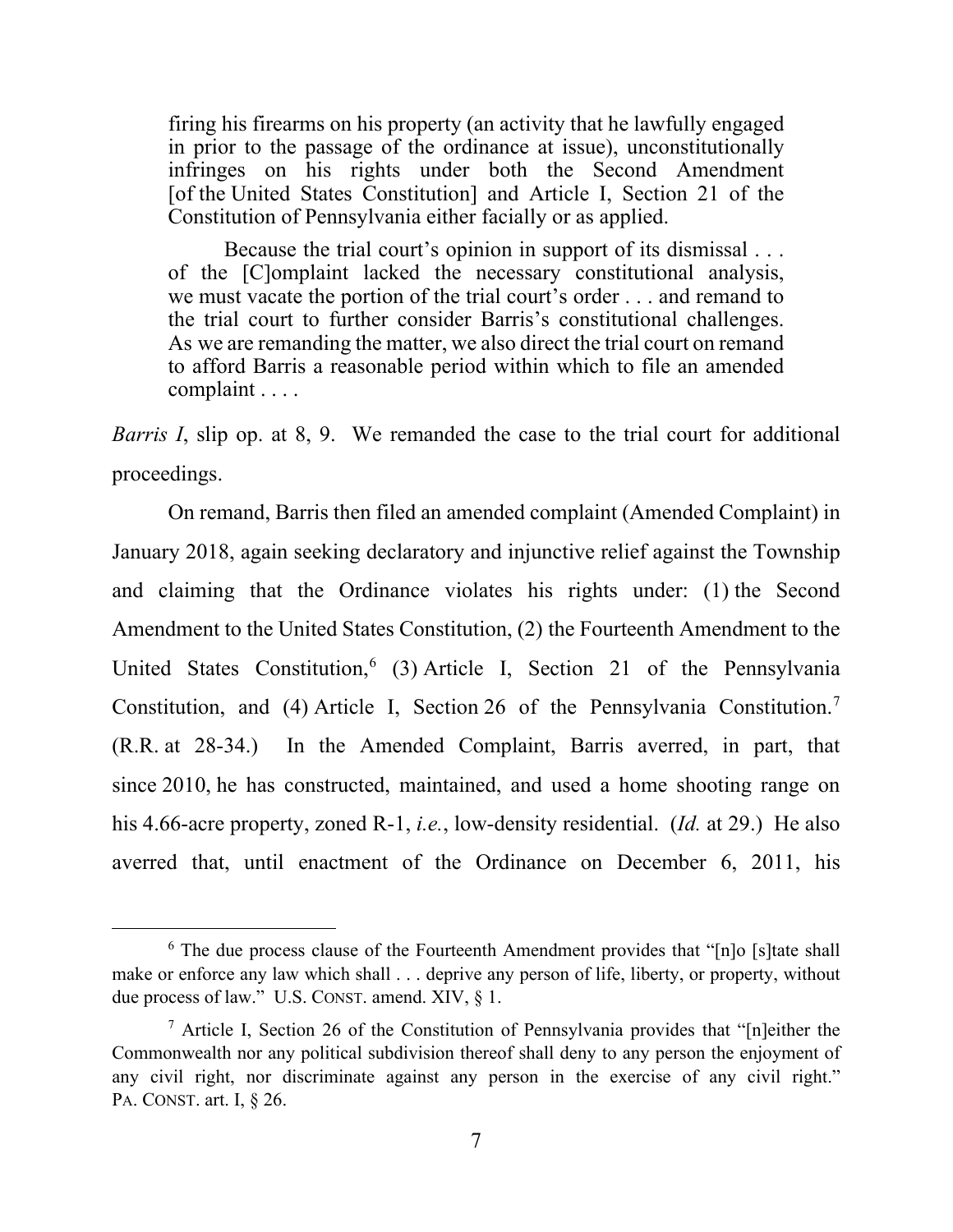"firearm discharge on said range was deemed lawful and safe by the Township's police and otherwise not in violation of any section of the laws of Pennsylvania or other federal or state governmental codes or regulations." (*Id.* ¶ 9.) He characterized the Ordinance as "outlaw[ing] firearm practice and safe shooting ranges on residential property and limit[ing] firearm discharge to large-scale commercial and/or private enterprises or to affluent persons or entities," presumably due to the fact that it limits shooting ranges to properties consisting of at least five acres and located in the Open Space and Preservation Zoning District, O-1, and Special and Recreational Zoning District, S-1.[8](#page-7-0) (*Id.* at 30 ¶11.)

Following the close of the pleadings, the parties filed cross-motions for summary judgment, which the trial court denied because there remained a genuine issue of material fact that affected the appropriate standard of review. Thereafter, the Township filed a second motion for summary judgment, which the trial court granted. The trial court entered judgment in favor of the Township and against Barris by order dated May 26, 2020. This appeal followed.

#### **II. ISSUES**

On appeal,<sup>[9](#page-7-1)</sup> Barris argues that the trial court erred when it granted the Township's second motion for summary judgment and denied his motion for

<span id="page-7-0"></span><sup>&</sup>lt;sup>8</sup> In the Amended Complaint, Barris also averred that, on May 12, 2012, while discharging firearms at his home shooting range, the Stroud Area Regional Police Department informed him that, as a result of the passage of the Ordinance, he was now prohibited from so discharging his firearms, subject to civil fines of up to \$600 with the failure to pay subject to incarceration for up to thirty days. (R.R. at 30.)

<span id="page-7-1"></span><sup>&</sup>lt;sup>9</sup> This Court's review of a trial court's order granting a motion for summary judgment is limited to considering whether the trial court erred as a matter of law or abused its discretion. *Lambert v. Katz*, 8 A.3d 409, 413 n.3 (Pa. Cmwlth. 2010), *overruled on other grounds by Cagey v. Cmwlth.*, 179 A.3d 458 (Pa. 2018). A court may grant a motion for summary judgment only when there is no genuine issue of material fact and the moving party is entitled to judgment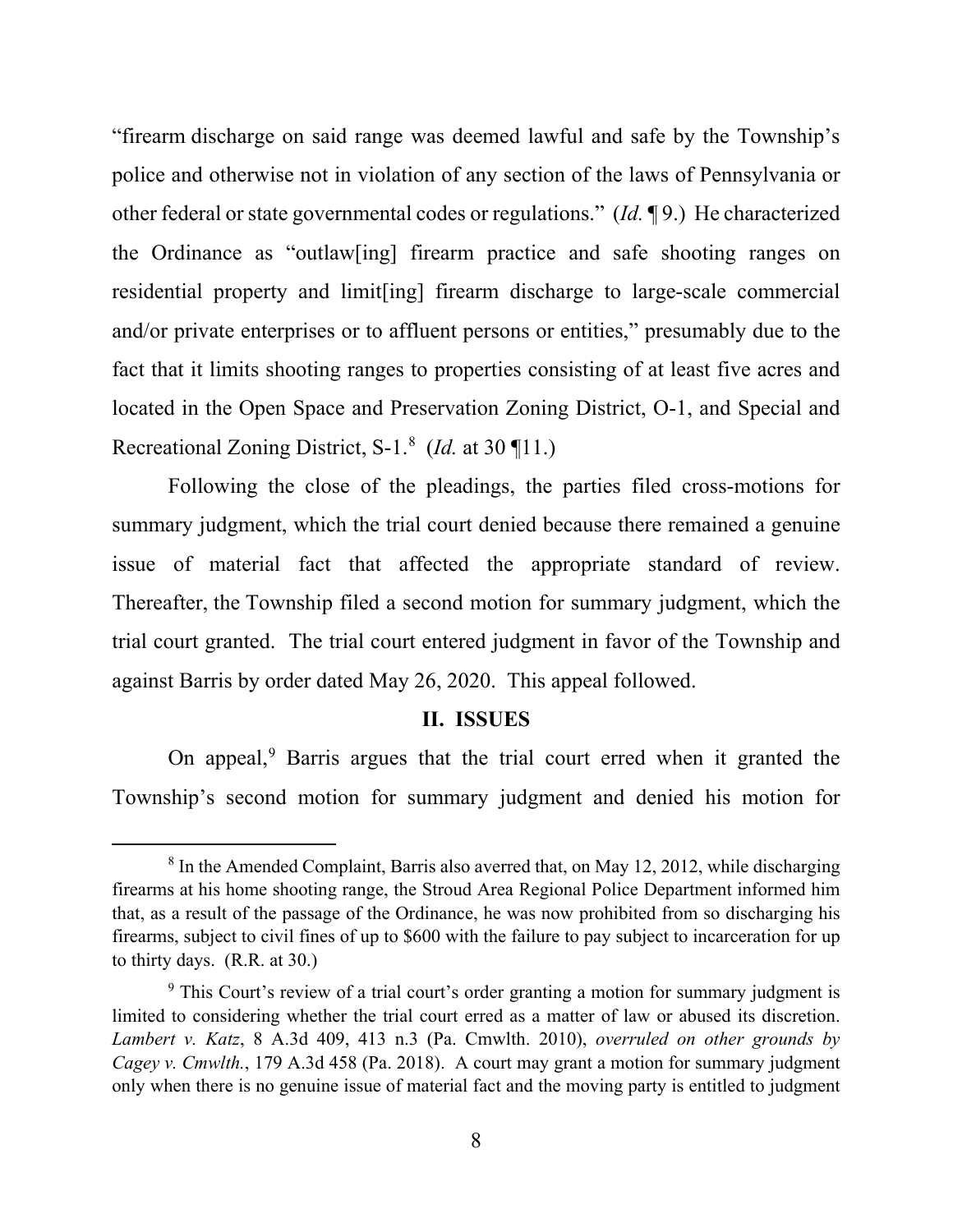summary judgment. First, Barris argues that the trial court erred when it determined that the Township's Ordinance did not violate his Second Amendment right to conduct target practice on his residential property. Second, Barris argues that the trial court erred when it determined that the Township's Ordinance did not violate his Fourteenth Amendment substantive due process rights to use his residential property for target practice. Third, Barris submits that the trial court erred when it determined that the Township did not violate his Fourteenth Amendment procedural due process rights when it passed the Ordinance. Finally, Barris argues that the trial court erred in concluding that he failed to exhaust his administrative remedies in challenging the constitutionality of the Ordinance.[10](#page-8-0)

# **III. DISCUSSION**

"The Second Amendment provides: 'A well[]regulated Militia, being necessary to the security of a free State, the right of the people to keep and bear Arms, shall not be infringed.'" *United States v. Marzzarella*, 614 F.3d 85, 88 (3d Cir. 2010) (quoting U.S. CONST. amend. II). It confers an individual the right to keep and bear arms, at least for the core purpose of allowing law-abiding responsible citizens to "use arms in defense of hearth and home." *Id*. (citing *Heller*, 554 U.S. at 635). It applies to the states and local governments through the Due Process Clause of the Fourteenth Amendment. *McDonald v. City of Chicago*, 561 U.S. 742, 791 (2010).

as a matter of law. *Id*. (citing *Bronson v. Horn*, 830 A.2d 1092, 1094 (Pa. Cmwlth. 2003), *aff'd*, 848 A.2d 917 (Pa. 2004), *cert. denied*, 543 U.S. 944 (2004)). The right to judgment must be clear and free from doubt. *Id*. In reviewing the granting of a motion for summary judgment, this Court must "view the record in the light most favorable to the non-moving party, and all doubts as to the existence of a genuine issue of material fact must be resolved against the moving party." *Id*. (quoting *Pappas v. Asbel*, 768 A.2d 1089, 1095 (Pa. 2001), *cert. denied*, 536 U.S. 938 (2002)).

<span id="page-8-0"></span> $10$  We note Barris has not argued any claims arising under the Pennsylvania Constitution; accordingly, we consider those claims abandoned in this appeal.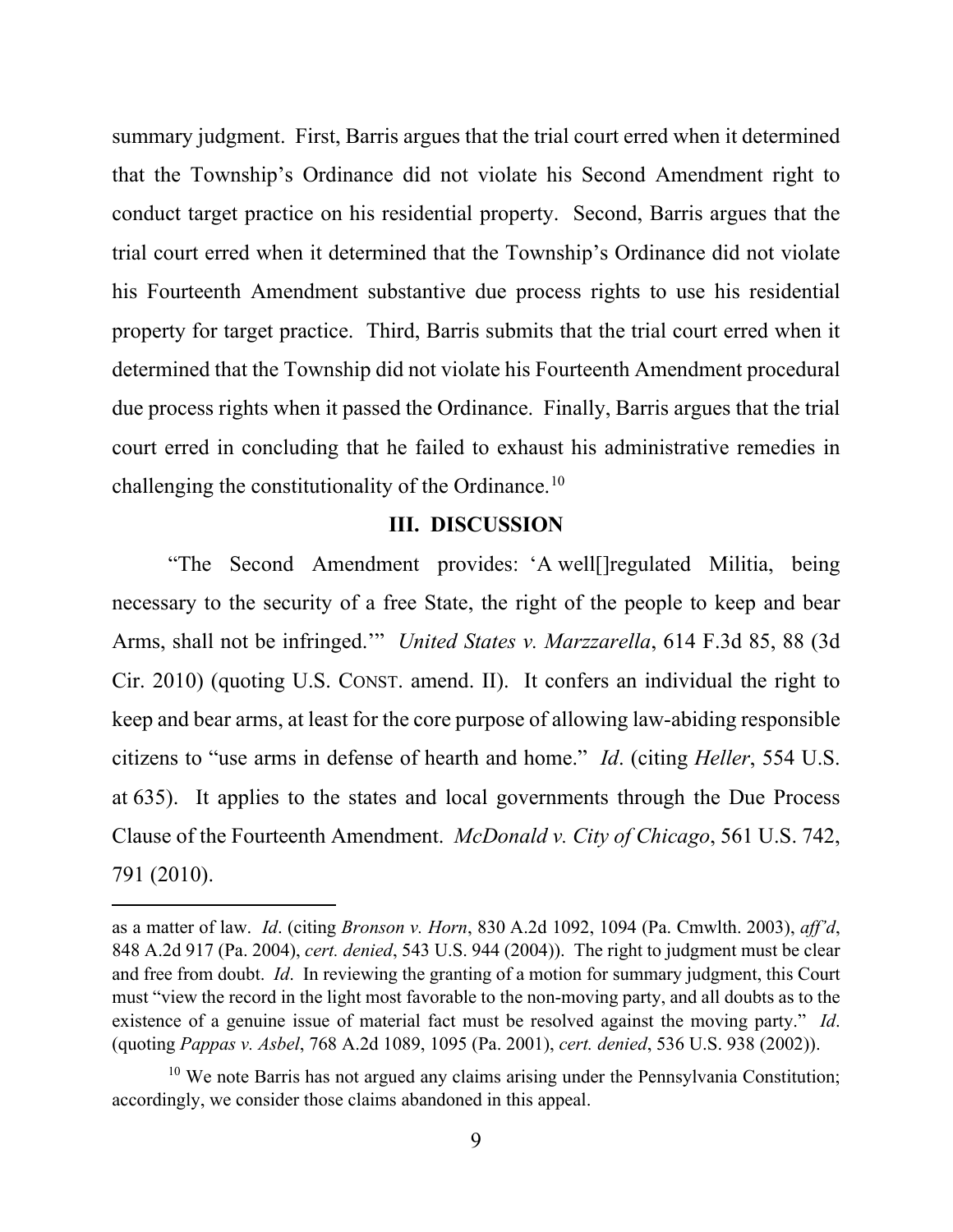There is a strong presumption in the law that all legislative enactments are constitutional. *Caba v. Weaknecht*, 64 A.3d 39, 49 (Pa. Cmwlth.), *appeal denied*, 77 A.3d 1261 (Pa. 2013). To prevail in this case, Barris must show that the legislative enactment "clearly, palpably, and plainly" violates the United States Constitution. *Pennsylvanians Against Gambling Expansion Fund, Inc. v. Cmwlth.*, 877 A.2d 383, 393 (Pa. 2005) (emphasis omitted). "All doubts are to be resolved in favor of finding that the legislative enactment passes constitutional muster." *Caba*, 64 A.3d at 49. There are two ways to challenge the constitutionality of a legislative enactment: either the enactment is unconstitutional on its face or as applied in a particular circumstance. *Johnson v. Allegheny Intermediate Unit*, 59 A.3d 10, 16 (Pa. Cmwlth. 2012) (en banc).

A facial attack tests a law's constitutionality based on its text alone and does not consider the facts and circumstances of a particular case. *Peake v. Cmwlth.*, 132 A.3d 506, 517 (Pa. Cmwlth. 2015) (en banc) (adopting "plainly legitimate sweep" standard for evaluating facial constitutional challenges). To prevail, the challenger must show that "its constitutional deficiency is so evident that proof of actual unconstitutional applications is unnecessary." *Id*.

As set forth above, Section 3 of the Township's Ordinance provides: "It shall be unlawful to fire or discharge any firearm within the [Township] except as provided in [Section 4] Exceptions below." (R.R. at 12.) Section 4 of the Ordinance sets forth exceptions (A) through (F) to the prohibition on the discharge of a firearm, as follows: (A) law enforcement activities; (B) situations when necessary under state or federal laws; (C) hunting; (D) indoor and outdoor shooting ranges permitted under the Zoning Ordinance; (E) farmers; and (F) sportsmen's clubs. (R.R. at 13.) Section 4 of the Ordinance also places time and proximity limitations on certain of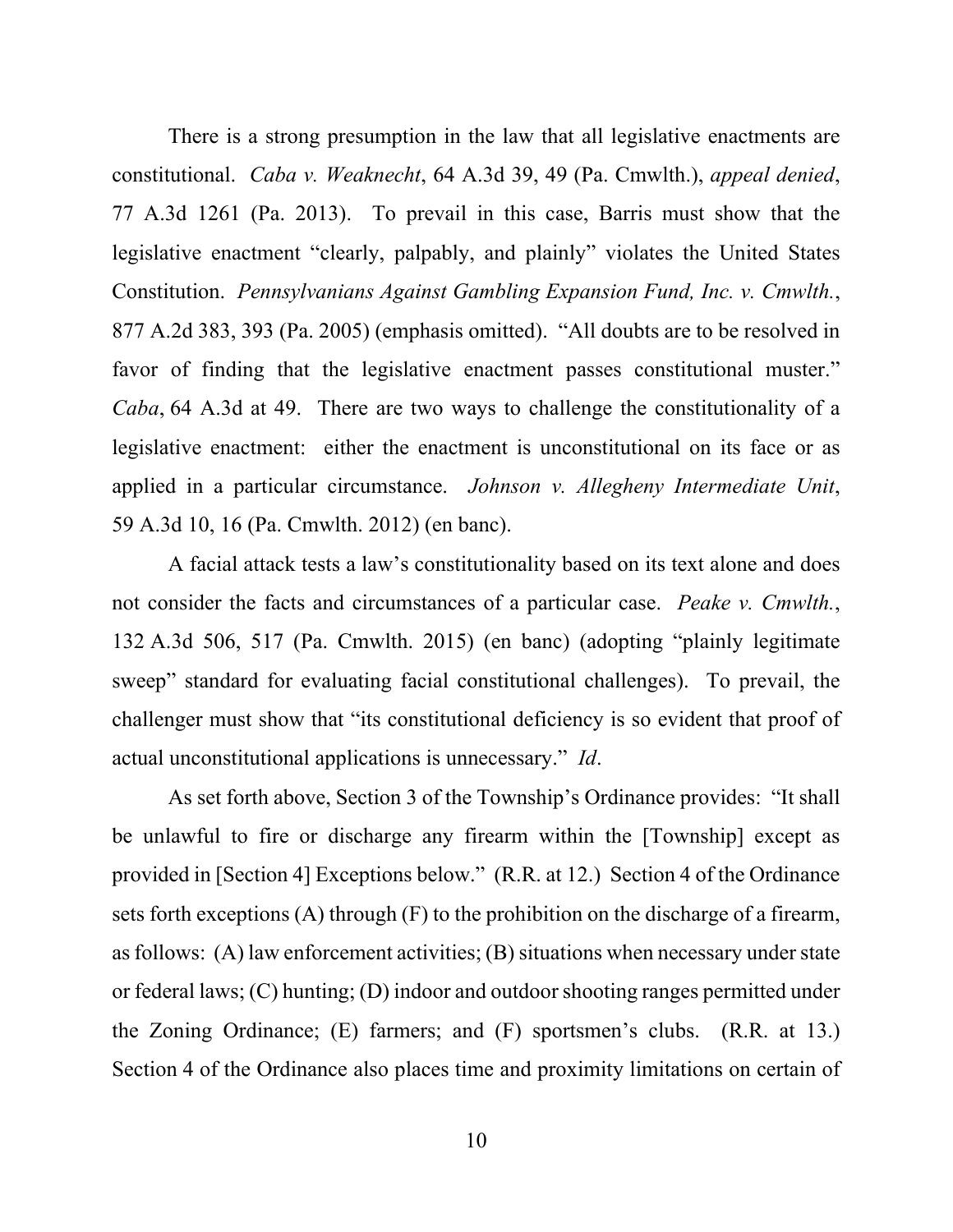the exceptions. Specifically, it limits the use of a firearm in connection with the exceptions for hunting, outdoor shooting ranges, and sportsmen's clubs by prohibiting the discharge of a firearm: (1) before dawn or after dusk; and (2) within 150 yards of an adjacent occupied structure, camp, or farm. (*Id.*) The dusk-to-dawn and 150-yard limitations do not apply to any of the other exceptions, those being law enforcement activities, when necessary under the law, indoor shooting ranges permitted under the Zoning Ordinance, and farmers. Furthermore, given that the time and proximity limitations are set forth as part of the exceptions and not in the general prohibition in Section 3 of the Ordinance on the discharge of a firearm within the Township, they do not apply as general limitations on the discharge of a firearm in the Township.<sup>11</sup> Thus, they apply only to hunting, outdoor shooting ranges permitted under the Zoning Ordinance (*i.e.*, those ranges located in the O-1 or S-1 zoning districts pursuant to the Zoning Ordinance), and sportsmen's clubs not to Barris's property located outside the O-1 and S-1 zoning districts. Additionally, we note that not only does the Ordinance's reference to the Zoning Ordinance have the effect of restricting shooting ranges to parcels in the O-1 or S-1 zoning districts only, but it also further limits the parcels within those districts that may be used as a shooting range by requiring that the parcel consist of at least five acres.

Thus, if an individual wants to establish an indoor or outdoor shooting range on his property, he may do so in two zoning districts—O-1 and S-1—provided that

<span id="page-10-0"></span><sup>&</sup>lt;sup>11</sup> The interpretation of the Ordinance as applying the dusk-to-dawn and 150-yard limitations to *only* exceptions makes sense, because the exceptions in Section 4 of the Ordinance constitute the *only* circumstances under which an individual may lawfully discharge a firearm within the Township. Given that there is an outright ban on the discharge of a firearm unless an exception applies, there would be no reason to apply the time and proximity limitations applicable to the exceptions in any other context or circumstance.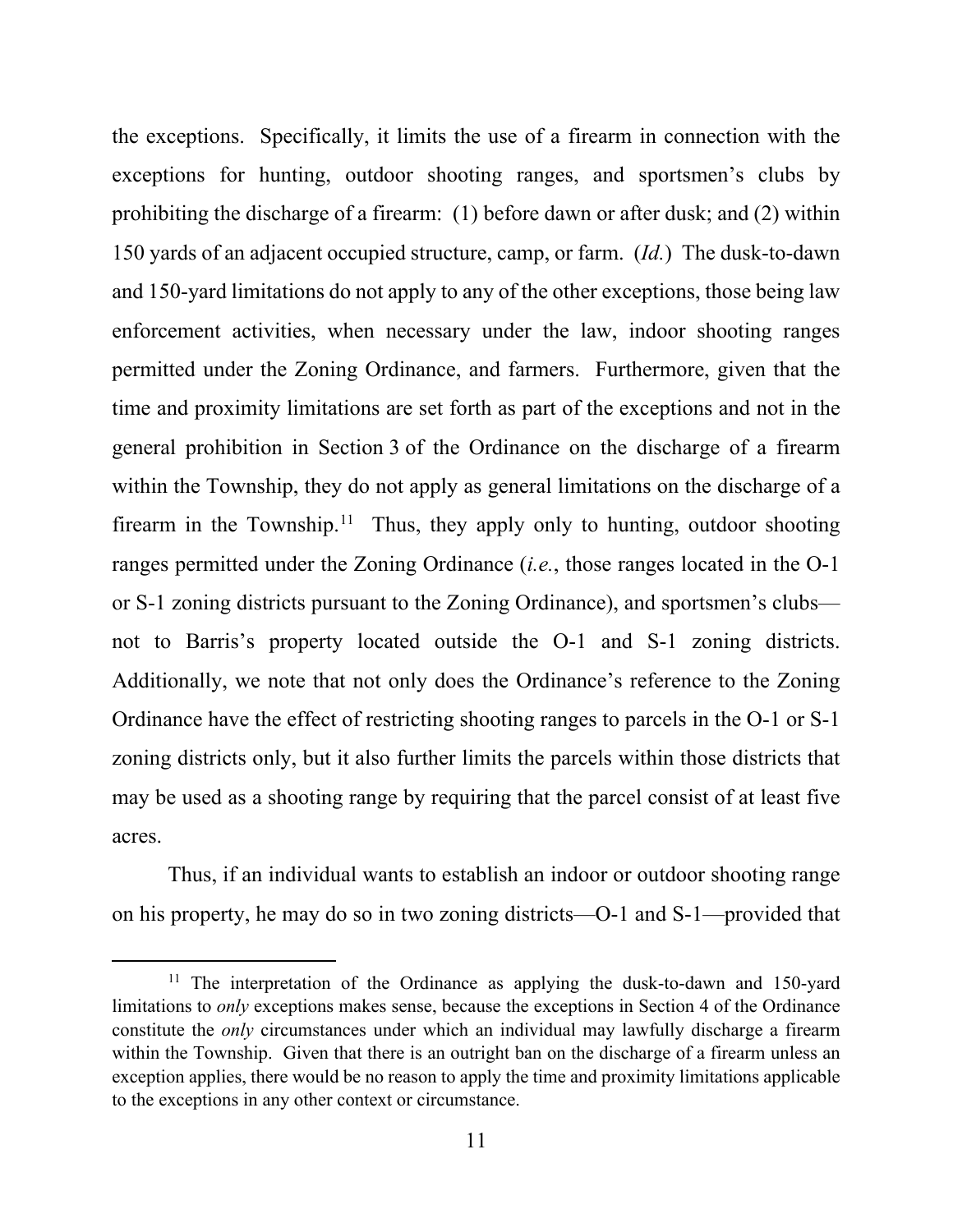the minimum parcel size requirement of at least five acres is met.<sup>12</sup> (R.R. at 18.) Simply stated, individuals with property in some zoning areas cannot shoot targets on their property at all, regardless of the size of the property and location or configuration of the shooting range. Target shooting in the Township is expressly limited to indoor and outdoor shooting ranges located in specific zoning districts of the Township.

In determining the merits of a Second Amendment challenge, numerous circuit courts of appeals have used a two-step framework. *See Ezell v. City of Chicago*, 651 F.3d 684, 702-704 (7th Cir. 2011) (*Ezell I*); *Marzzarella*, 614 F.3d at 89; *United States v. Chester*, 628 F.3d 673, 680 (4th Cir. 2010); *United States v. Reese*, 627 F.3d 792, 800-01 (10th Cir. 2010).[13](#page-11-1) First, a court must "ask whether the challenged law imposes a burden on conduct falling within the scope of the Second Amendment's guarantee." *Ezell I*, 651 F.3d at 703; *Marzzarella*, 614 F.3d at 89. The United States Court of Appeals for the Seventh Circuit, using the United States Supreme Court's First Amendment free-speech jurisprudence as an example for this kind of threshold "scope" inquiry, reasoned:

<span id="page-11-0"></span><sup>&</sup>lt;sup>12</sup> Zoning Ordinance Section 5.386 provides:

**Commercial Outdoor Sports (SIC 7941); Shooting Ranges (SIC 799); and Outdoor Exhibitions, Assembly for Sports, Entertainment and Amusements**. This use is permitted as set forth in Schedule I. The following standards, requirements and criteria shall apply: A minimum parcel size of five (5) acres is required for development or operation of these uses. Minimum lot width shall be two hundred and fifty (250') feet. These activities shall be developed and operated so as to create no hazards or safety problems for adjacent properties . . . .

<sup>(</sup>O.R., Item No. 38 at 19.)

<span id="page-11-1"></span><sup>&</sup>lt;sup>13</sup> Though the Commonwealth Court, in its application of federal substantive law, is not bound by the decisions of federal district courts, federal circuit courts, or the courts of other states, it may cite such decisions when they have persuasive value. *Desher v. Se. Pa. Transp. Auth*., 212 A.3d 1179, 1186 (Pa. Cmwlth. 2019).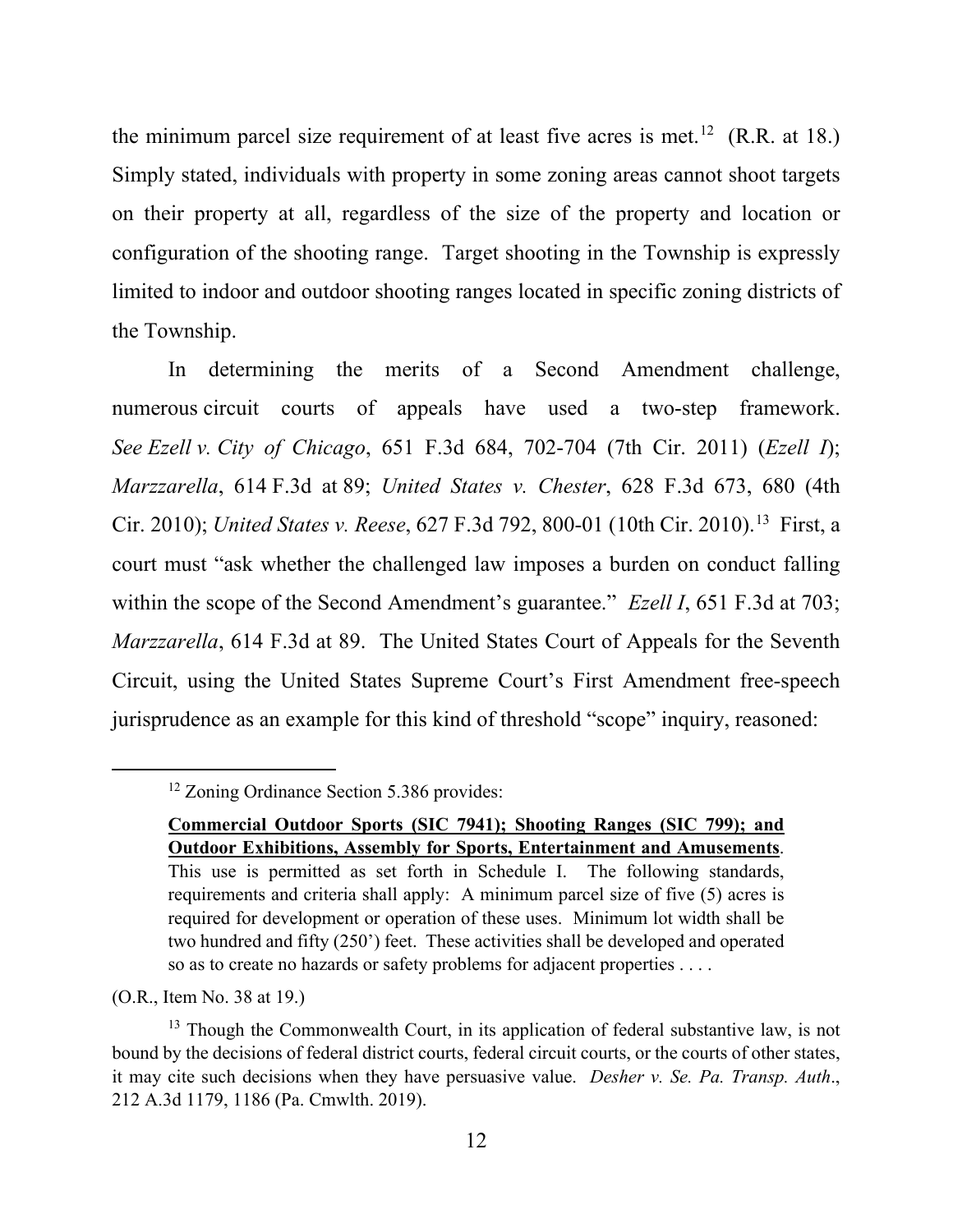The [Supreme] Court has long recognized that certain "well-defined and narrowly limited classes of speech"—*e.g.*, obscenity, defamation, fraud, incitement—are categorically "outside the reach" of the First Amendment. When the [Supreme] Court has "identified categories of speech as fully outside the protection of the First Amendment, it has not been on the basis of a simple cost-benefit analysis." Instead, some categories of speech are unprotected as a matter of history and legal tradition. So too with the Second Amendment. *Heller* suggests that some federal gun laws survive Second Amendment challenge because they regulate activity falling outside the terms of the right as publicly understood when the Bill of Rights was ratified. . . . Accordingly, if the government can establish that a challenged firearms law regulates activity falling outside the scope of the Second Amendment right as it was understood at the relevant historical moment—1791 or 1868—then the analysis can stop there; the regulated activity is categorically unprotected, and the law is not subject to further Second Amendment review.

*Ezell I*, 651 F.3d at 702-03 (citations omitted). If the challenged law does not impose a burden within the scope of the Second Amendment's guarantee, then the inquiry is complete. *Id*. at 704.

Conversely, if there is a burden on the Second Amendment, then there must be a second inquiry into the strength of the government's justification for restricting or regulating the exercise of Second Amendment rights under some form of "means-end" scrutiny. *Ezell I*, 651 F.3d at 703. The United States Supreme Court made "it clear that the deferential rational-basis standard is out, and with it the presumption of constitutionality." *Id*. at 706 (citing *Heller*, 554 U.S. at 628 n.27). The Seventh Circuit, again using the United States Supreme Court's First Amendment free-speech jurisprudence as an example, recognized:

In free-speech cases, the applicable standard of judicial review depends on the nature and degree of the governmental burden on the First Amendment right and sometimes also on the specific iteration of the right. For example, "[c]ontent-based regulations are presumptively invalid," and thus get strict scrutiny, which means that the law must be narrowly tailored to serve a compelling government interest[.] Likewise, "[l]aws that burden political speech are subject to strict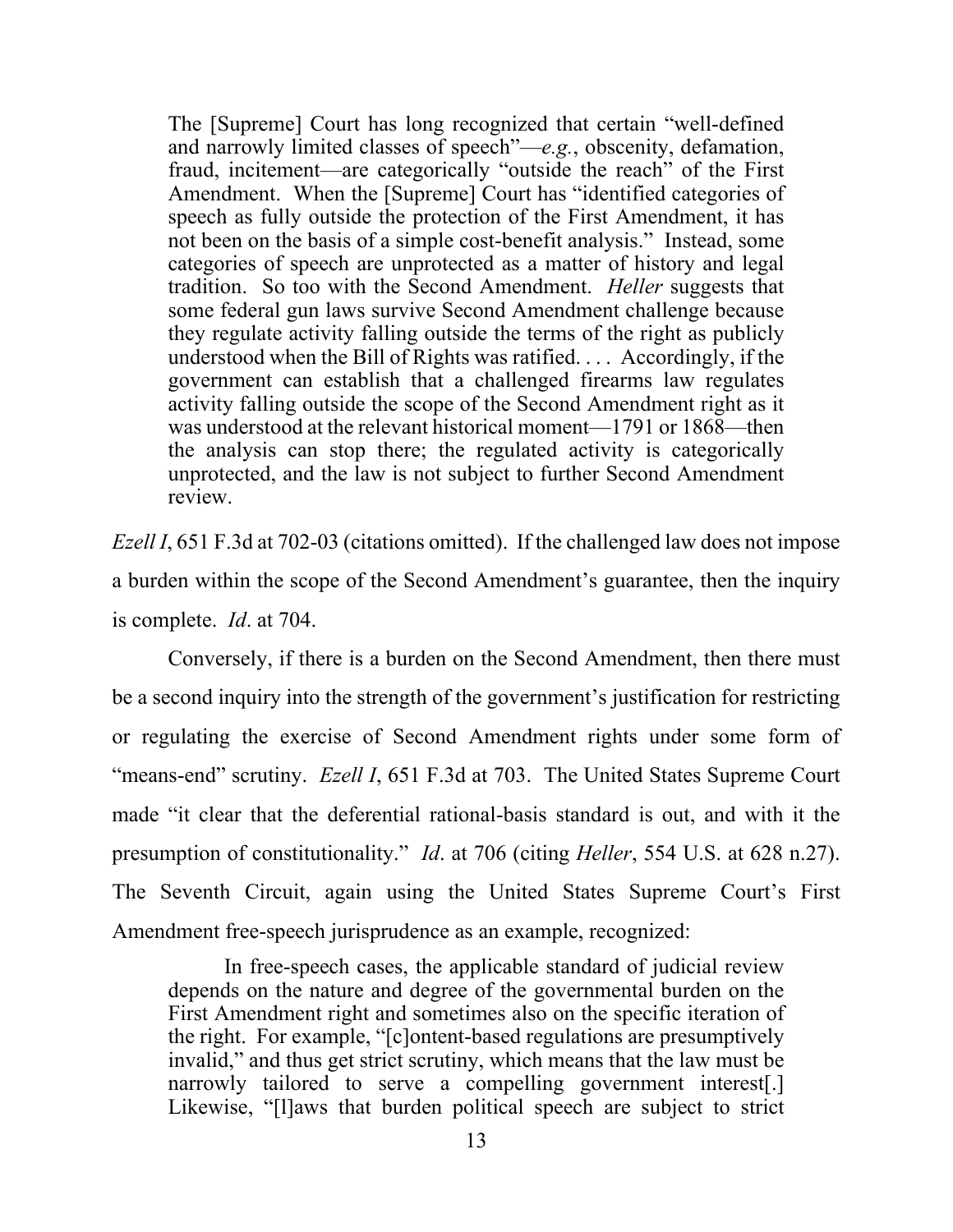scrutiny." On the other hand, "time, place, and manner" regulations on speech need only be "reasonable" and "justified without reference to the context of the regulated speech.". . .

. . . . [R]estrictions imposed on adult bookstores are reviewed under an intermediate standard of scrutiny that requires the municipality to present "evidence that the restrictions actually have public benefits great enough to justify any curtailment of speech. . . ."

Labels aside, we can distill this First Amendment doctrine and extrapolate a few general principles to the Second Amendment context. First, a severe burden on the core Second Amendment right of armed self-defense will require an extremely strong public-interest justification and a close fit between the government's means and its end. Second, laws restricting activity lying closer to the margins of the Second Amendment right, laws that merely regulate rather than restrict, and modest burdens on the right may be more easily justified. How much more easily depends on the relative severity of the burden and its proximately to the core of the right.

#### *Ezell I*, 651 F.3d at 707-08.

. . . .

In *Ezell I*, the Seventh Circuit found that the City of Chicago's firing range ban that prohibited "'law[-]abiding, responsible citizens' of Chicago from engaging in target practice in the controlled environment of a firing range . . . [was] a serious encroachment on the right to maintain proficiency in firearm use, an important corollary to the meaningful exercise of the core right to possess firearms for self-defense." *Id*. at 708-09. The circuit court determined that the "City must establish a close fit between the range ban and the actual public interests it serves, and also that the public's interests are strong enough to justify so substantial an encumbrance on individual second amendment rights." *Id*. at 709. The circuit court held that the core individual right of armed defense includes a corresponding right to acquire and maintain proficiency in firearm use through target practice at a range, and the right to possess firearms for protection would not mean much without the training and practice that make it effective. *Id*. at 704. The circuit court reversed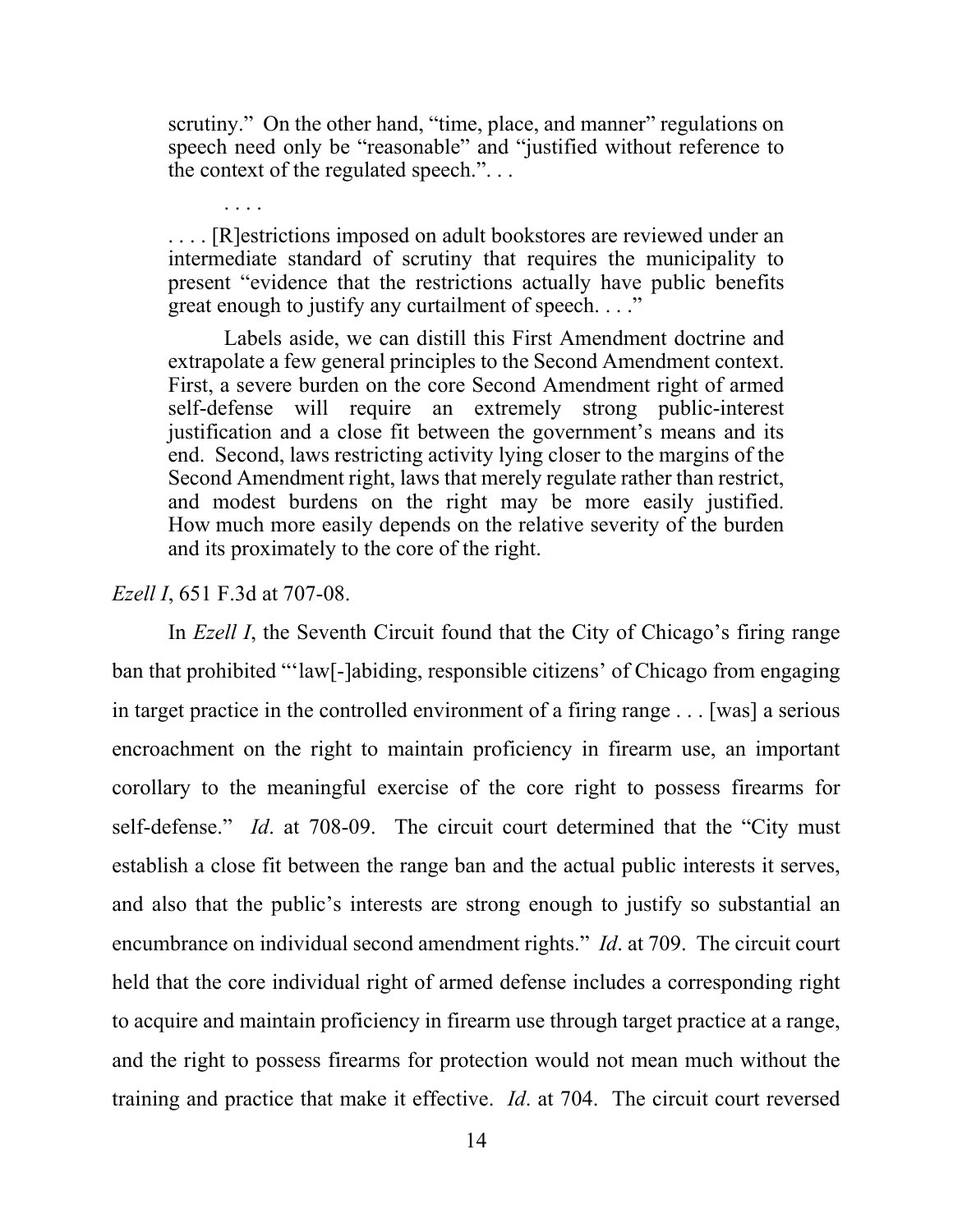the district court's order and remanded the case with instructions to enter a preliminary injunction for the plaintiffs. *Id*. at 711.

Six years later, in *Ezell v. City of Chicago*, 846 F.3d 888 (7th Cir. 2017) (*Ezell III*), the Seventh Circuit reviewed three residents' challenges to the City of Chicago's modifications of its gun range ban that "established a permit regime for lawful gun possession and required one hour of range training as a prerequisite to a permit, but prohibited firing ranges everywhere in the city."[14](#page-14-0) *Ezell III*, 846 F.3d at 890. At issue in that case was the constitutionality of zoning restrictions: (1) allowing gun ranges only as special uses in manufacturing districts; and (2) prohibiting gun ranges within 150 feet of another range or within 500 feet of a residential district, school, place of worship, and multiple other uses. *Id.* The district court had held that the zoning restrictions severely limited where shooting ranges could be located and required the City to establish a close fit between the restriction and the public interests they serve. *Id*. at 891. The district court, without addressing the 100-foot distancing restriction, had upheld the 500-foot distancing restrictions because it was "significantly less burdensome" when considered standing alone, and reasoned that it was similar to a "law forbidding the carrying of firearms in sensitive places such as school and government buildings." *Id*. Both sides appealed the decision. *Id*.

The Seventh Circuit, prior to addressing the parties' claims, noted "for good measure that most other circuits have adopted the framework articulated in *Ezell I* and require some form of heightened scrutiny when evaluating the government's

<span id="page-14-0"></span><sup>&</sup>lt;sup>14</sup> We note that between 2011 and 2017 the City of Chicago replaced the range ban with an "elaborate scheme of regulations governing shooting ranges . . . [and] [l]itigation resumed, prompting the City to rewrite or repeal parts of the new regime. [A] district judge invalidated some of the challenged regulations and upheld others." *Ezell III*, 846 F.3d at 890 (citing *Ezell v. City of Chicago*, 70 F. Supp. 3d 871, 882-92 (N.D. Ill. 2014) (*Ezell II*)).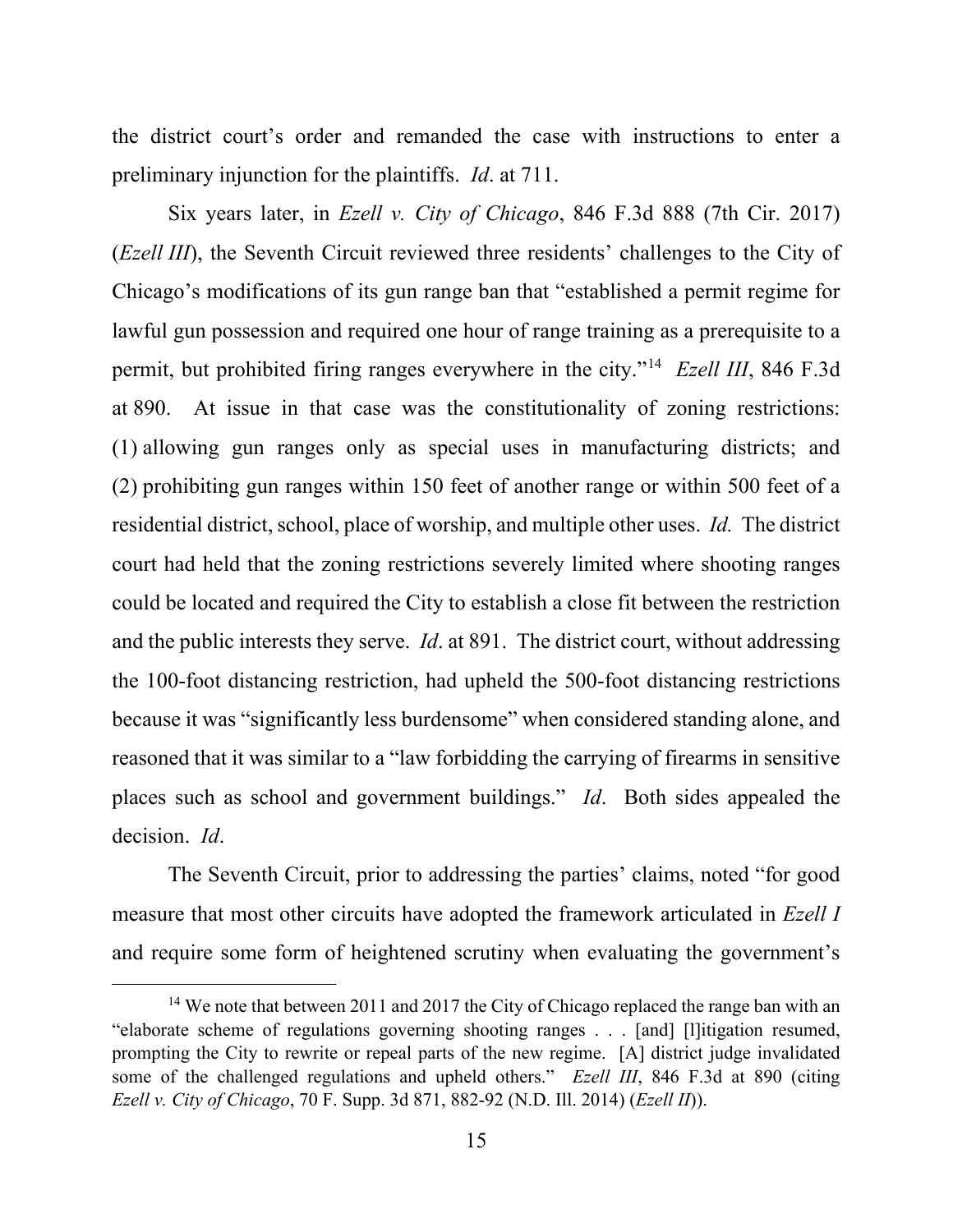justification for a law challenged on Second Amendment grounds." *Id*. at 893. The circuit court then dismissed the district court's "sensitive places" approach when it upheld the 500-foot restriction, reasoning that the two zoning restrictions at issue are a "single regulatory package for purposes of Second Amendment scrutiny." *Id*. at 894.

The Seventh Circuit next reviewed the sufficiency of the City's proffered justification for regulating firearms ranges using a heightened scrutiny standard *i.e.*, that firing ranges: (1) attract gun thieves; (2) cause airborne lead contamination; and (3) carry a risk of fire. *Id*. The circuit court noted, however, the "City continues to assume, as it did in *Ezell I*, that it can invoke these interests as a general matter and call it a day." *Id*. The circuit court then reviewed the evidence the City offered to support its justifications and opined:

We explained in *Ezell I* that the City cannot defend its regulatory scheme "with shoddy data or reasoning. The municipality's evidence must fairly support the municipality's rationale for its ordinance." To borrow from the free-speech context "there must be *evidence*" to support the City's rationale for the challenged regulation; "lawyers talk is insufficient." Here, as in *Ezell I*, the City's defense of the challenged zoning rules rests on sheer "speculation about accidents and theft."... That's not nearly enough to satisfy its burden. The manufacturing and distancing restrictions are unconstitutional.

*Id*. at 896 (emphasis in original) (citations omitted). The circuit court concluded that the City has room to regulate the construction and operation of firing ranges to address genuine risks to public and health safety, but the City must justify its regulation and did not do so in its case under an intermediate level of scrutiny. *Id*. at 898.

While Barris strongly relies on *Ezell I* and *Ezell III* to support his arguments, the Township directs our attention to a recent decision of the United States Court of Appeals for the Third Circuit. The Third Circuit, in *Association of New Jersey Rifle*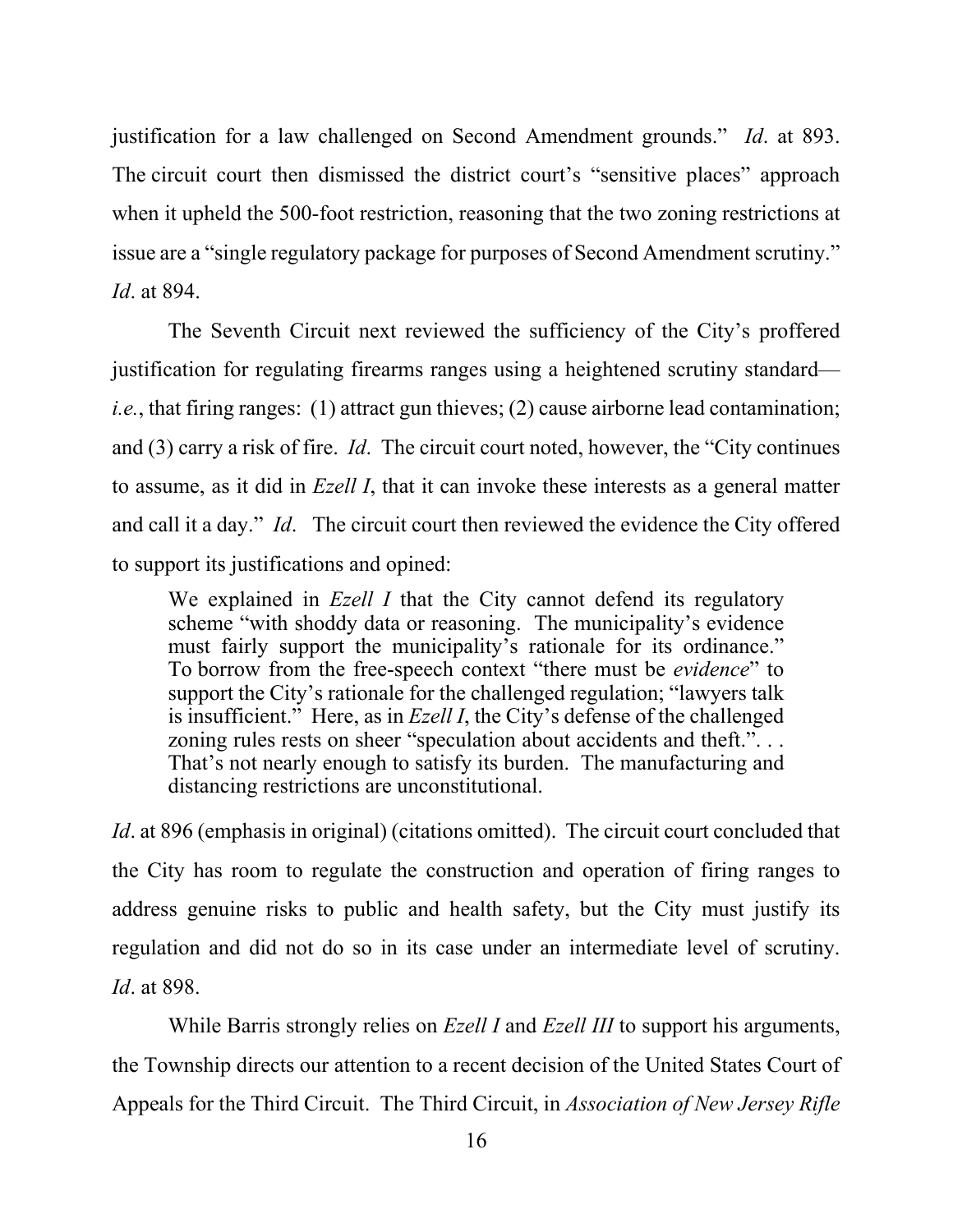*and Pistol Clubs Incorporated v. New Jersey*, 910 F.3d 106 (3d Cir. 2018) (*New Jersey Rifle*), comprehensively addressed the legal status of the Second Amendment in this circuit. In June 2018, New Jersey passed a law restricting the magazine capacity to ten rounds of ammunition, excluding from the ban active law enforcement and military members authorized to possess and carry a handgun.<sup>[15](#page-16-0)</sup> *New Jersey Rifle*, 910 F.3d at 110-11. The New Jersey Rifle and Pistol Clubs and two of its members had filed a civil rights action that, in pertinent part, alleged that the statute violated the Second Amendment. *Id*. at 111.

Following a three-day evidentiary hearing on the plaintiffs' preliminary injunction request, a federal district court first determined that the ban of magazines holding more than ten rounds implicated Second Amendment protections. *Id.* at 111, 113. The district court then determined that, because the statute places a minimal burden on lawful gun owners, it should be examined using intermediate scrutiny. *Id*. at 114. The district court reviewed evidence that the smaller number of rounds in the magazine led to a delay in reloading the firearm, which provided an opportunity for potential victims to escape or a bystander to intercede in the event. *Id*. The district court concluded that the magazine limitation was reasonably tailored to achieve New Jersey's goal of reducing the number of casualties and fatalities in a mass shooting. *Id*. Consequently, New Jersey met its burden under the intermediate scrutiny standard, and the district court denied the motion for a preliminary injunction. *Id*.

On appeal, the Third Circuit applied the two-step framework it established in *Marzzarella* (*i.e.*, the same test utilized in the *Ezell I* and *Ezell III* cases).

<span id="page-16-0"></span><sup>&</sup>lt;sup>15</sup> We note that "[a] magazine is an implement that increases the ammunition capacity of a firearm." *New Jersey Rifle*, 910 F.3d at 112.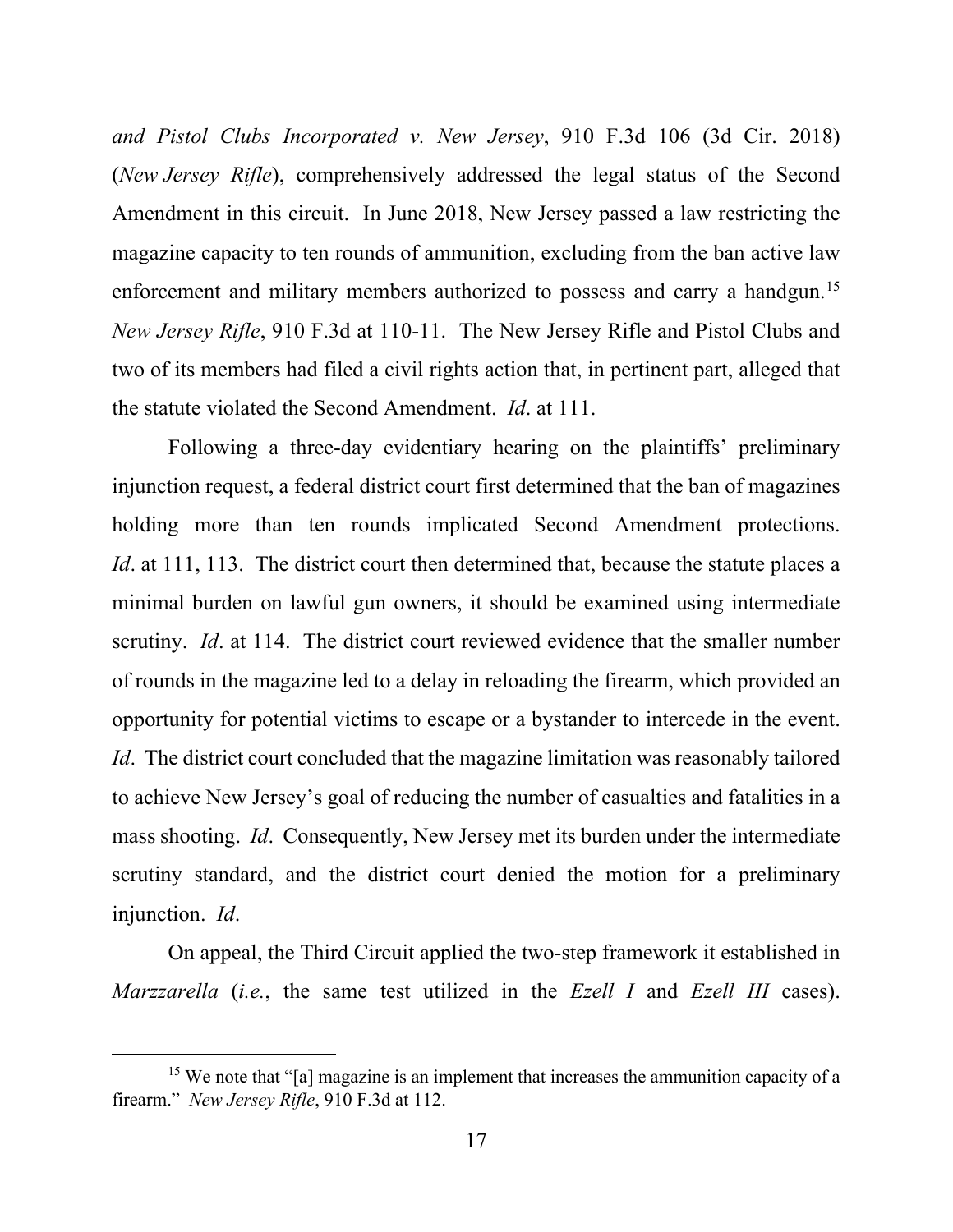The circuit court agreed with the district court that the regulation of magazines imposed a burden on conduct falling within the scope of the Second Amendment's guarantee. *Id*. at 116. The circuit court, in reaching this conclusion, considered whether the type of firearm at issue is commonly owned and is typically possessed by law-abiding citizens for lawful purposes. *Id*. at 116.

The Third Circuit then determined the appropriate level of scrutiny that must be applied, noting the applicable level of scrutiny is dictated by whether the challenged regulation burdens the core Second Amendment right. *Id*. at 117. If the core Second Amendment right is burdened, then strict scrutiny applies; otherwise, intermediate scrutiny applies. *Id*. The circuit court reasoned that the New Jersey statute did not severely burden the plaintiffs' core Second Amendment right to self-defense in the home for five reasons: (1) the restriction did not categorically ban a class of firearms, only the number of rounds the magazines could hold; (2) the magazines did not relate to handguns, which was the "quintessential self-defense weapon" in home self-defense; (3) the prohibition did not take firearms out of the hands of law-abiding citizens and had no impact on the many other firearm options that individuals could use to defend themselves in their homes; (4) the statute did not render the firearm at issue incapable as operating as intended; and (5) the possession of a firearm in the home for self-defense is not a protected form of possession under all circumstances, otherwise, any type of firearm possessed in a home would be protected merely because it could be used for self-defense. *Id.* at 118. Accordingly, the circuit court applied an intermediate level of scrutiny. *Id*.

The Third Circuit then explained that "'under intermediate scrutiny[,] the government must assert a significant, substantial, or important interest;

18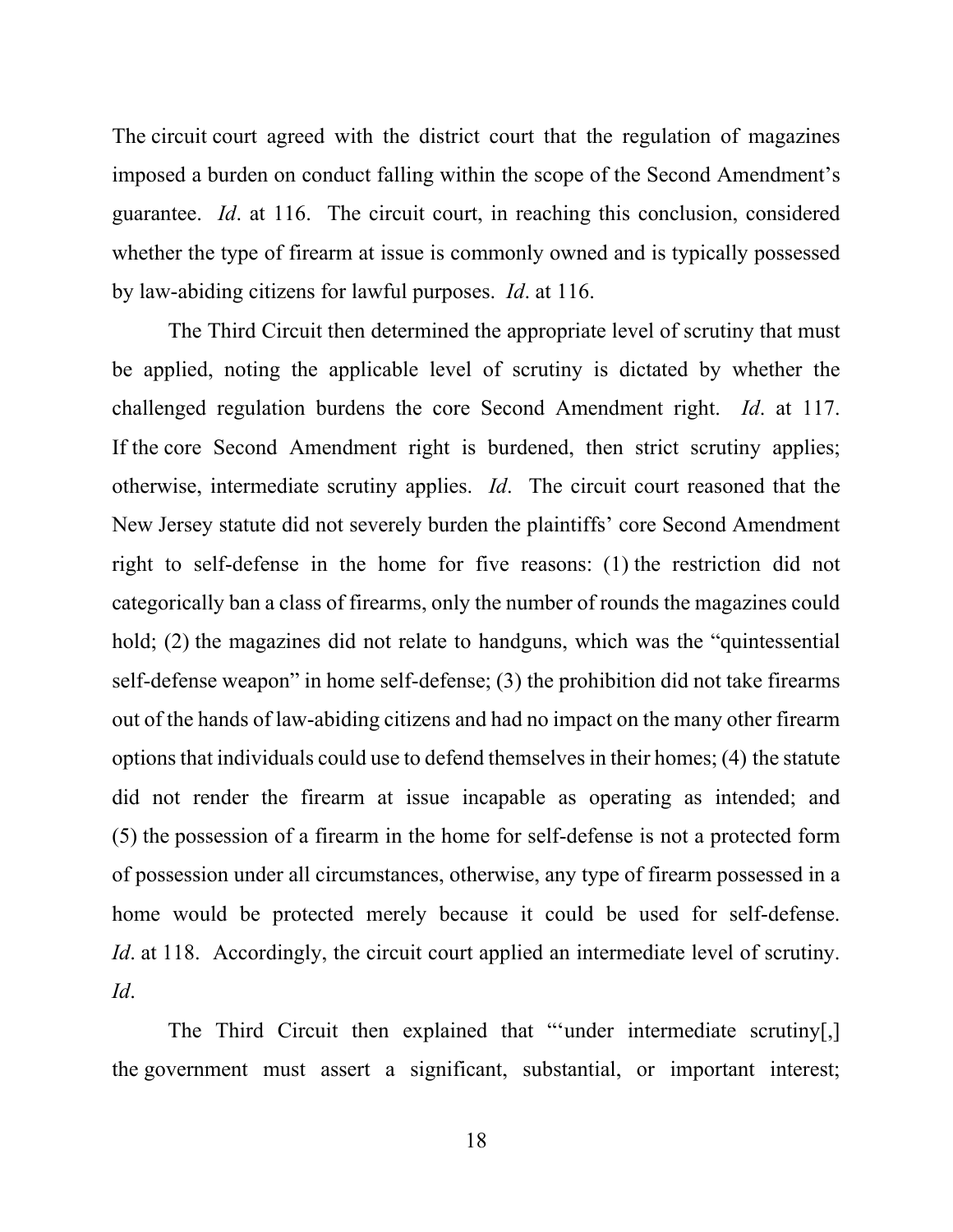there must be a reasonable fit between the asserted interest and the challenged law, such that the law does not burden more conduct than is reasonably necessary." *Id*. at 119 (quoting *Drake v. Filko*, 724 F.3d 426, 439 (3d Cir. 2013)). The circuit court cautioned, however, that the law need not be the least restrictive means of achieving that interest. *Id*. The circuit court reasoned that the State of New Jersey undoubtedly had a significant, substantial, and important interest in protecting its citizens' safety that included reducing the lethality of active shooter and mass shooting incidents. *Id*. The circuit court explained that prohibiting the use of magazines holding more than ten rounds reduced the number of shots fired and the resulting harm and that changing or reloading weapons during a mass shooting incident provided a pause and an opportunity for bystanders or police to intervene and for victims to flee. *Id*. at 120. The circuit court concluded that the statute survived intermediate scrutiny and upheld the district court's decision. *Id*. at 122.

Generally, we are persuaded by the Third Circuit's and Seventh Circuit's interpretation of Second Amendment jurisprudence and adopt the two-step framework in determining whether a constitutional violation occurred in this case. Our first step in reviewing the constitutionality of the Ordinance is to determine whether the Ordinance imposes a burden on conduct falling within the scope of the Second Amendment's guarantee. If there is a burden, we must then determine the appropriate level of scrutiny to apply and weigh the strength of the government's justification for restricting or regulating the exercise of an individual's Second Amendment rights. *Ezell I*, 651 F.3d at 703.

As to the first step of the analysis—whether a Second Amendment right is burdened—the Seventh Circuit, in *Ezell I*, determined that "the right to maintain proficiency in firearm use[ is] an important corollary to the meaningful exercise of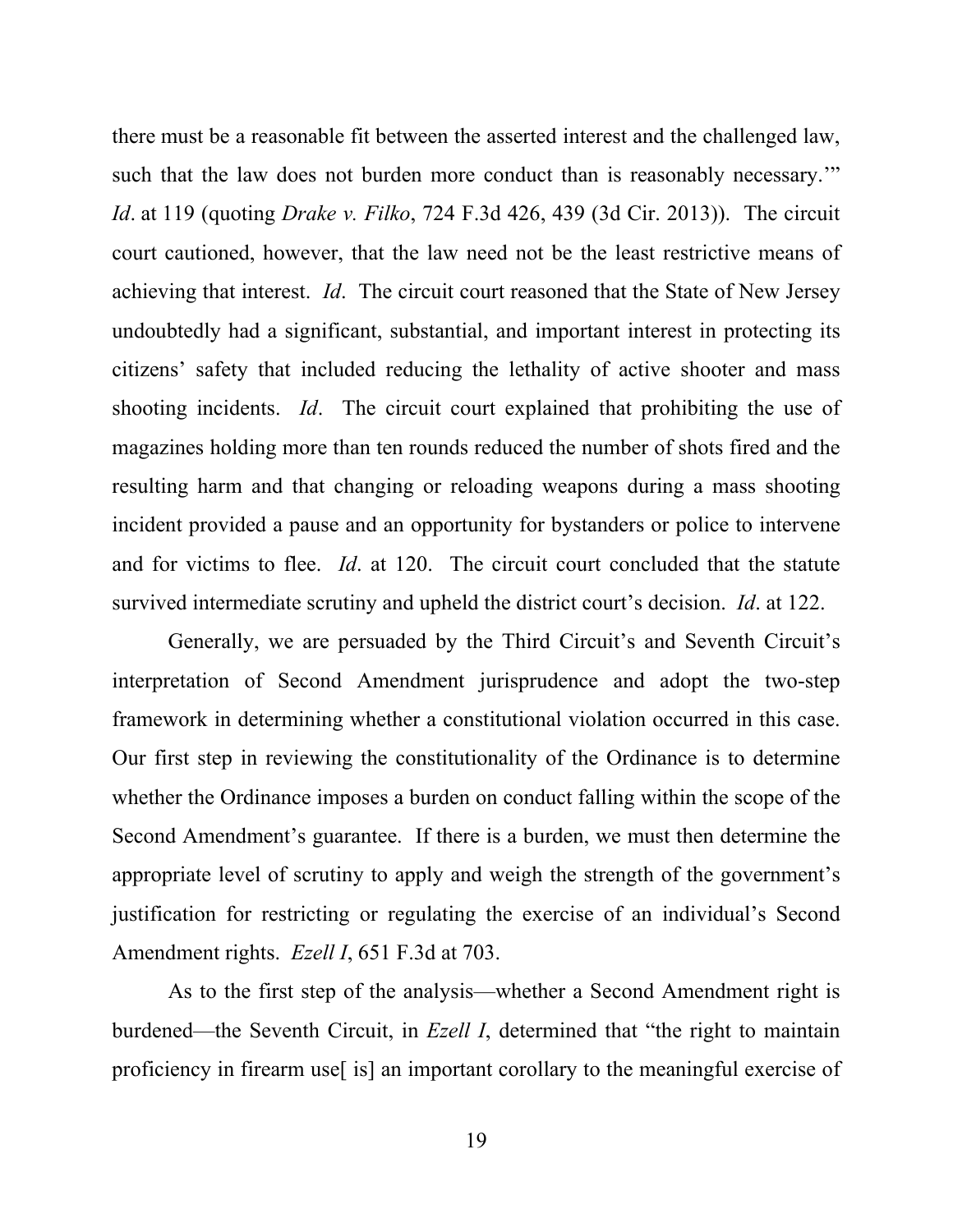the core right to possess firearms for self-defense." *Ezell I*, 651 F.3d at 708-09. Here, the Ordinance outright prevents individuals such as Barris from target practicing on their residential property unless they live in two specific zoning districts, regardless of the characteristics of their residential property. The scope of the Ordinance, therefore, imposes a burden on the right to maintain proficiency in firearm use, which triggers Second Amendment scrutiny.

As to the second step of the analysis—the level of scrutiny to be applied and the strength of the government's justification—the burden on Barris concerns his ancillary right under the Second Amendment to maintain proficiency in his firearm use. Notably, the Ordinance does not concern a core individual right under the Second Amendment to keep and bear arms and allow law-abiding citizens to use arms in defense of hearth and home. Rather, the Ordinance burdens his ability to target practice on his property to maintain that proficiency. Thus, we will apply an intermediate scrutiny standard requiring the Township to assert a significant, substantial, or important interest for the Ordinance, and there must "be a reasonable fit between the asserted interest and the challenged [ordinance], such that the [ordinance] does not burden more conduct than is reasonably necessary." *See New Jersey Rifle*, 910 F.3d at 119 (quoting *Drake*, 724 F.3d at 439).

The Township argues that there are four reasons that the Ordinance is constitutional using an intermediate scrutiny standard. (Township's Brief at 11-13.) First, the challenged Ordinance allows firearm ranges in both the O-1 and S-1 zoning districts, where, according to the Township, "[p]otentially, 82% of the area in the two zoning districts is available, constituting 259 lots." (*Id.* at 11.) The Township submits that the land available is "markedly greater than the 2.2 percent which troubled the Seventh Circuit in [*Ezell III*] and it represents a real and substantial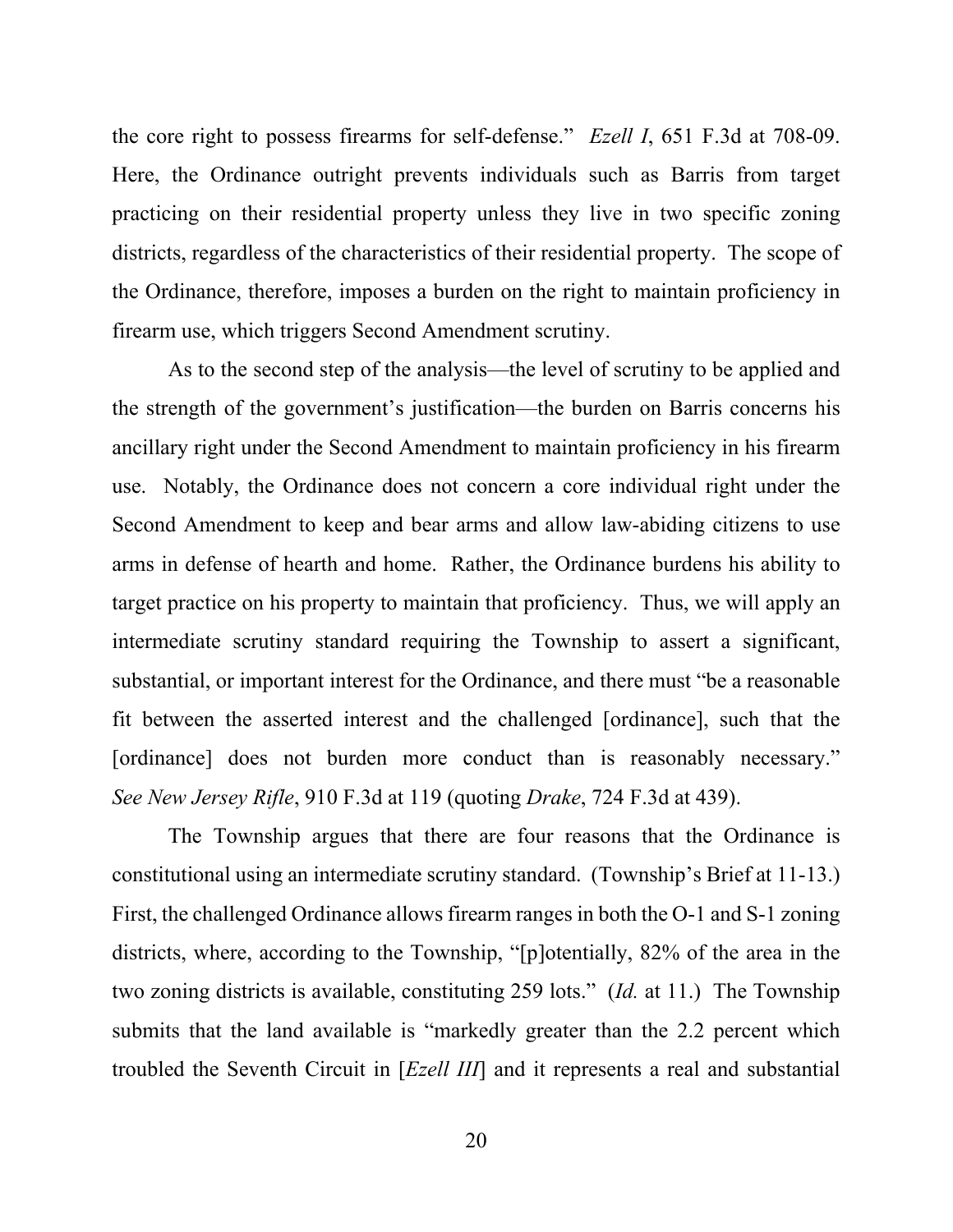opportunity to construct a shooting range on any one of the available lots within a few minutes of his home." (*Id.* at 12.) Second, the Township submits that it has a reasonable interest in public safety, and "that interest in public safety is well served if its citizens are not shot by accident, especially those visiting the mall nearby." (*Id*.) Third, the "same logic applies . . . against discharging firearms within [150] yards of an adjacent occupied structure" and "the freedom not to be accidently shot in one's home by a neighbor blazing away on an unsafe shooting range is a legitimate public concern." (*Id*.) Finally, "the Ordinance requires that firing ranges comply with [National Rifle Association (NRA)] standards . . . [and] [a]pplying the technical standards of the [NRA] to the construction of the shooting range is not only constitutionally defensible, it is a wise and prudent exercise of the government's obligation to protect the safety of its citizens." (*Id*. at 13.)

The trial court, when it granted the Township's second motion for summary judgment, concluded that public safety is a significant, substantial, and important interest, and correctly focused on whether the "challenged [O]rdinance is a reasonable fit such that the law does not burden more conduct than necessary." (O.R., Item No. 70 at 11.) The trial court found that the lots in zoning districts O-1 and S-1 provided 8,671.55 acres of area for a shooting range. (*Id*.) The trial court found that "all the lots in excess of six acres would meet the 150-yard separation requirement for a gun range, and many of the five[-]acre lots would." (*Id*.) The trial court found that the Ordinance's restriction on target practicing related to the "important government interest of protecting [T]ownship residents from being injured by irresponsible use of firearms" and concluded that the Ordinance is not facially unconstitutional for violating the Second Amendment. (*Id.* at 12.) While we do not disagree that the reasons provided are important considerations,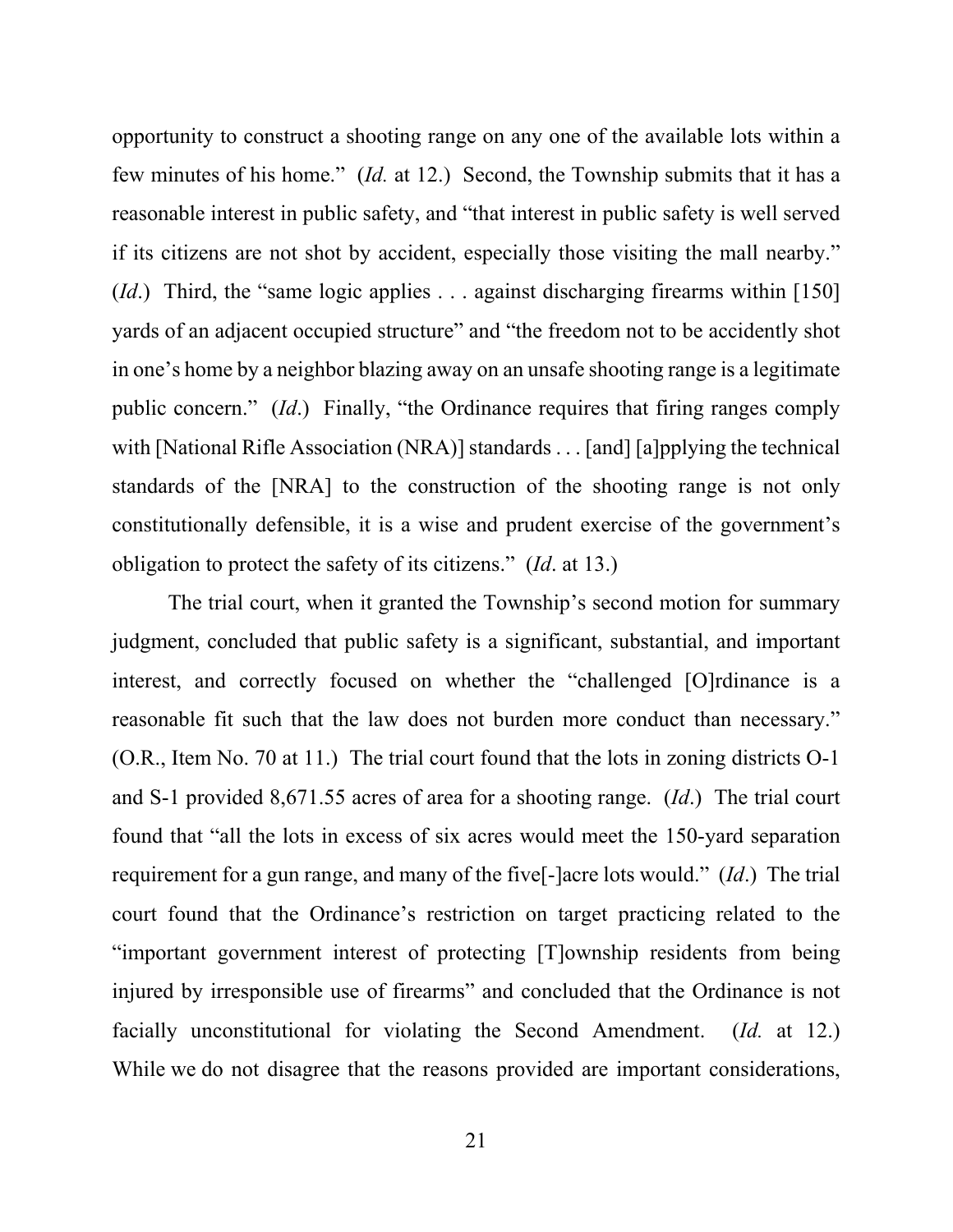we disagree with the trial court's conclusion that the Ordinance is facially constitutional. Our concern is that, on its face, the Ordinance burdens more conduct than is necessary to meet the important government interests in this case.

We note that municipalities, through their comprehensive plans and zoning ordinances, routinely prescribe the manner in which property may be used by designating the zoning districts in which certain broad categories of uses may occur. For instance, zoning ordinances generally allow for a variety of residential, commercial, industrial, and agricultural uses, and they specify the zoning districts in which each use may occur. Within these broad zoning categories, municipalities will often develop more specific subcategories of zoning districts that more narrowly limit the type of uses that are allowable therein. Simply because a municipality designates that property in a certain zoning district may be used for a particular use does not mean that individuals cannot engage in an activity encompassed by a use category on a personal level elsewhere in the municipality. For instance, simply because a municipality may designate a particular zoning district for commercial car washing activities does not mean that individuals may not engage in the personal activity of washing their own cars in the driveways of their residential properties.

Here, the Township, in its zoning plan, has specified that shooting ranges may be located in the O-1 and S-1 zoning districts. Thus, if a person or an entity seeks to operate a shooting range in the Township—whether it be a commercial range, private gun club, or otherwise—it can do so in those zoning districts, provided that other conditions are satisfied. To be clear, however, this case is not a challenge to the "use" of a property in the traditional zoning sense or an appeal of the denial of a zoning permit. Rather, this matter is a challenge to an ordinance set forth in Chapter 6 of the Stroud Township Code of Ordinances, pertaining to Conduct, and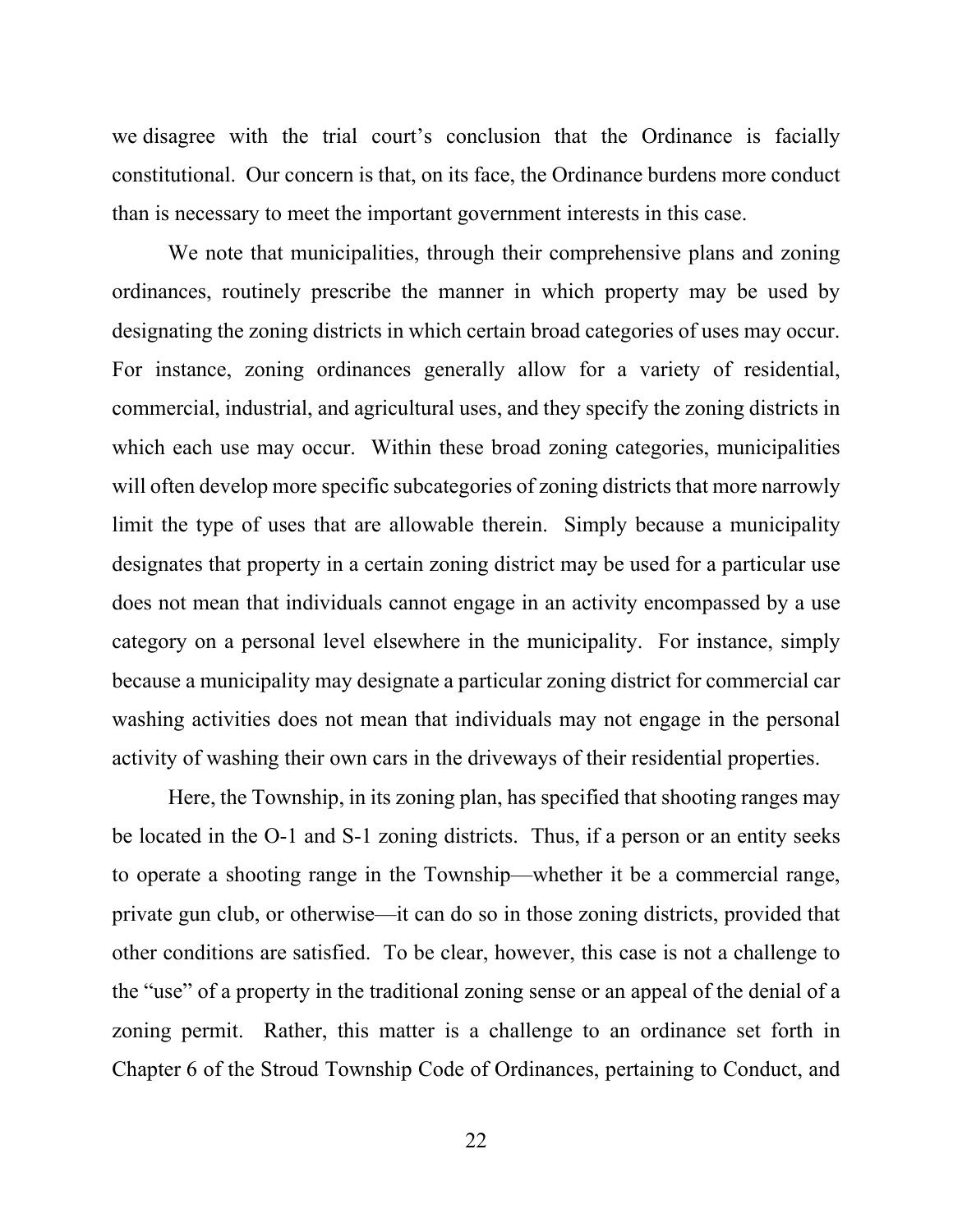not a challenge under Chapter 27 of the Stroud Township Code of Ordinances (*i.e.*, the Township's Zoning Ordinance), pertaining to Zoning.

The Township, in enacting the Ordinance, opted to prohibit personal target shooting throughout much of the Township by restricting the exercise of the Second Amendment right to maintain firearm proficiency to just two zoning districts—the O-1 and S-1 zoning districts—thereby establishing an outright ban on this conduct in all other zoning districts. The Township has not justified why an outright ban was necessary for the remainder of the Township in order to protect the public. Instead, the Township appears to defend its decision to outright ban target shooting of any kind in any district other than the two identified above by noting that those districts consist of 8,671.55 acres. The ability under the Township's Zoning Ordinance to develop properties in those districts as shooting ranges does not somehow allow the Township to overcome the deficiencies in the Ordinance. We do not believe that an individual's right under the Second Amendment to maintain proficiency in firearm use via a personal shooting range on one's property should be contingent on owning property or residing in zoning districts O-1 and S-1.

In summary, the conduct Ordinance here fails to pass constitutional muster. The Ordinance imposes a burden on the Second Amendment right to maintain proficiency in firearm use by essentially imposing an *outright ban* on target shooting everywhere in the Township except two specific zoning districts. The Township did not meet its burden under the intermediate scrutiny standard to justify such an outright ban on personal shooting ranges at one's residence, because it did not establish that the Ordinance "does not burden more conduct than is reasonably necessary." *See New Jersey Rifle*, 910 F.3d at 119 (quoting *Drake*, 724 F.3d at 439).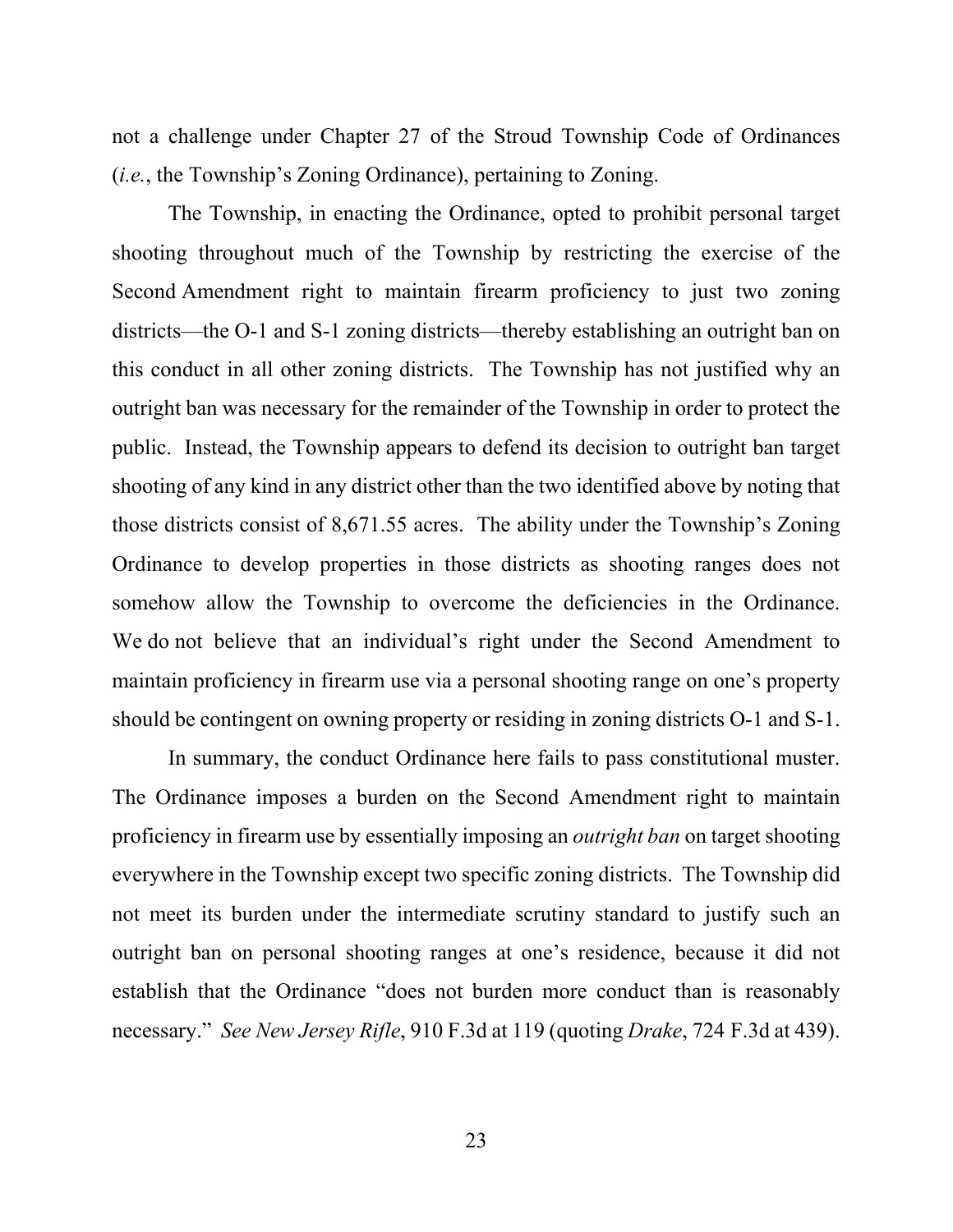In reaching our conclusion, we do not discount the importance of regulating target shooting in a residential environment and the important policy reasons for the Ordinance, nor are we holding that every person needs to have the ability to have a personal shooting range on his property. To the contrary, a municipality clearly may regulate such activity. This Court has recognized that Second Amendment rights are "not unlimited" and "may be restricted in the exercise of police power for the good order of society and [the] protection of citizens." *Perry v. State Civ. Serv. Comm'n*, 38 A.3d 942, 955 (Pa. Cmwlth. 2011). Yet, as we have previously held:

It must be remembered . . . that the police power delegated by the state is not infinite and unlimited. The action taken thereunder must be reasonable, it must relate to the object it purports to carry out, and it must not invade the fundamental liberties of the citizens. It must also be remembered that even legitimate legislative goals cannot be pursued by means which stifle fundamental personal liberty when goals can be otherwise more easily achieved.

*Commonwealth v. Sterlace*, 354 A.2d 27, 29 (Pa. Cmwlth. 1976) (holding ordinance purporting to restrict door-to-door distribution of all advertising, both commercial and noncommercial, was unconstitutional as being unduly burdensome restriction on distributors' First Amendment constitutional rights) (citing *Warren v. Philadelphia*, 115 A.2d 218 (Pa. 1955) (holding rent and eviction control ordinance designed for health and welfare of its citizens was valid exercise of police power)).

Thus, our decision does not in any way prohibit the Township from enacting an ordinance targeted to protecting the public, provided that it satisfies the intermediate scrutiny test as described above. As we have repeatedly stated throughout this opinion, there must "be a reasonable fit between [the] asserted interest and the challenged [ordinance], such that the [ordinance] does not burden more conduct than is reasonably necessary." *See New Jersey Rifle*, 910 F.3d at 119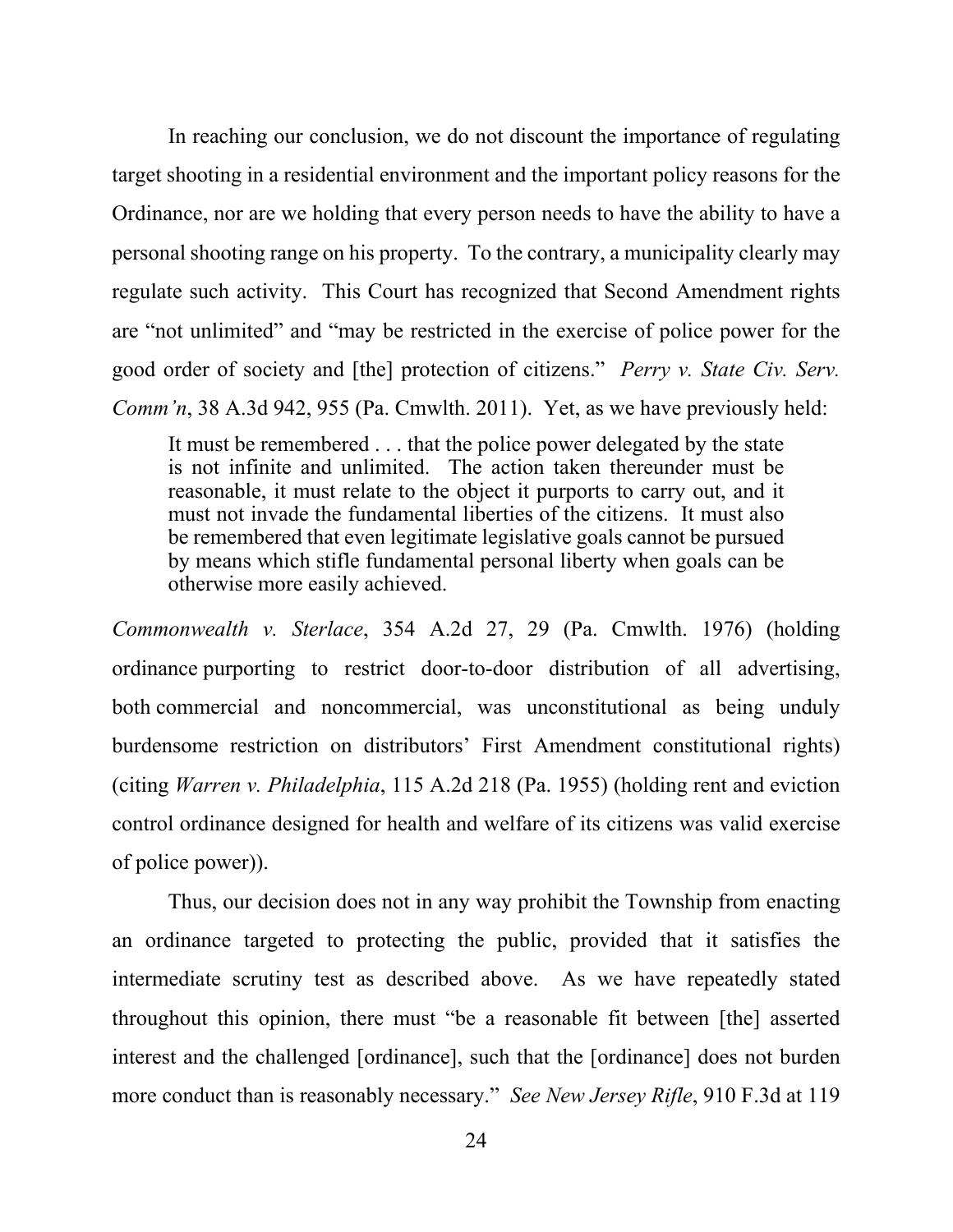(quoting *Drake*, 724 F.3d at 439). For instance, the Township may determine that the goal of protecting the public could be met by imposing requirements on personal shooting ranges, such as a minimum lot size, setback requirements, safety requirements (*e.g.*, targets and backstops be built and used according to certain standards), and requirements on the configuration or positioning of a shooting range on the property to account for distances between buildings or other obstacles beyond the target. [16](#page-24-0) The ordinance could require that the Township or law enforcement inspect the personal shooting range and approve it annually to ensure that the safety requirements are being met. If the Township chooses to enact a new ordinance that imposes reasonable limitations in the forms described above, it is entirely possible that the ordinance could pass the intermediate scrutiny test.<sup>17</sup> In order to do so, however, the Township must balance the constitutional rights of individuals to

<span id="page-24-0"></span><sup>&</sup>lt;sup>16</sup> Here, as discussed above, the Ordinance imposes additional limitations on hunting, outdoor shooting ranges permitted under the Zoning Ordinance (*i.e.*, shooting ranges in the O-1 and S-1 zoning districts), and sportsmen's clubs that a firearm may not be discharged before dawn or after dusk or within 150 yards of a structure, farm, or camp. Furthermore, the Zoning Ordinance (not the Ordinance itself) requires a parcel in those districts to consist of at least five acres if it is to be used as a shooting range. Although the Ordinance does not apply those time and proximity limitations nor the Zoning Ordinance's five-acre parcel limitation throughout the Township, it is conceivable that such time, proximity, and property-size limitations could pass constitutional muster. Those limitations, however, as currently set forth in the Ordinance and Zoning Ordinance do not apply to Barris's conduct or property.

<span id="page-24-1"></span><sup>&</sup>lt;sup>17</sup> We note that it is not uncommon for municipalities to regulate personal recreational activities on residential properties. For instance, while individuals swim at commercial swimming pools or private swim clubs, some individuals install a swimming pool on their residential properties. Municipalities often regulate that activity by requiring the residential swimming pool to have a fence of a certain height and/or type of construction with a lock in order to protect against accidental drownings. *See* Stroud Township Zoning Ord. § 27-508(1)(E). While shooting firearms on a residential property presents different dangers than the use of swimming pools, as with swimming pools those dangers can be mitigated to some extent by requiring safety features to be incorporated into residential target ranges.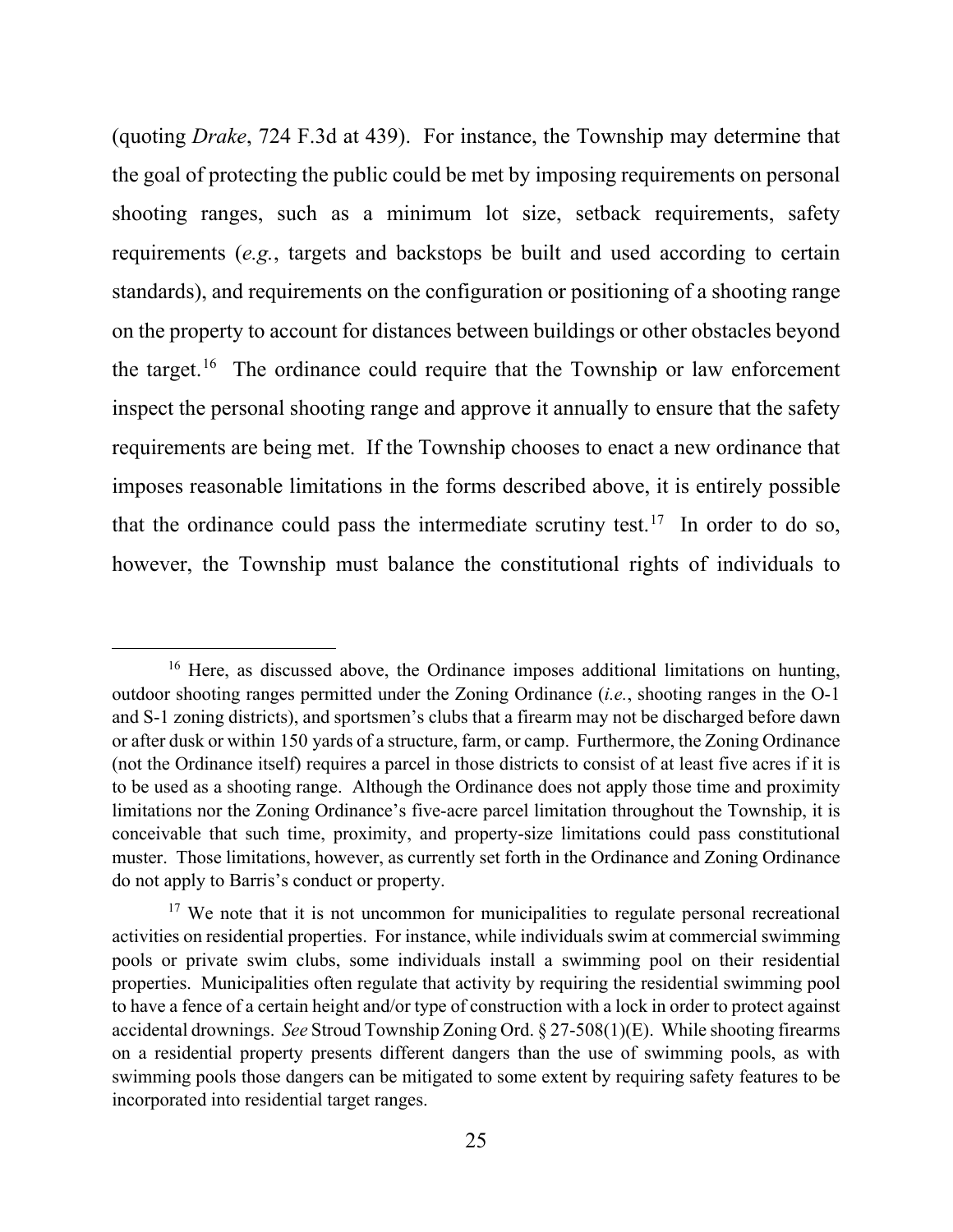maintain proficiency in firearm use through firearm-related activity on their properties with the Township's important goals of keeping the general public safe.[18](#page-25-0)

### **IV. CONCLUSION**

For the reasons discussed above, we conclude that the trial court erred as a matter of law when it determined that the Ordinance did not violate Barris's Second Amendment rights. Accordingly, we reverse the trial court's order granting summary judgment in favor of the Township and against Barris.

P. KEVIN BROBSON, President Judge

<span id="page-25-0"></span><sup>&</sup>lt;sup>18</sup> In light of our decision, we need not address Barris's due process claims, nor do we need to address in great detail the Township's exhaustion of administrative remedies argument. As for the latter, we note:

<sup>[</sup>T]he exhaustion of administrative remedies is not required where a statutory scheme's constitutionality or validity is being challenged. [*Nat'l*] *Solid Waste*  [*Mgmt. Ass'n*] *v. Casey*, . . . 580 A.2d 893[, 897] ([Pa. Cmwlth.] 1990). In order to qualify under the exception "the attack must be made to the constitutionality of the statute or regulation as a whole and not merely to how the statute or regulation has been applied in a particular case." *Barr v. State Real*  [*Est. Comm'n*], . . . 532 A.2d 1236[, 1238] ([Pa. Cmwlth.] 1987), [(citing *St. Clair v.* [*Pa. Bd. of Prob. &*] *Parole*, . . . 493 A.2d 146, 153 ([Pa. Cmwlth.] 1985))].

*Giffin v. Chronister*, 616 A.2d 1070, 1073 (Pa. Cmwlth. 1992). Accordingly, because we concluded that the Ordinance is facially unconstitutional and in violation of Barris's Second Amendment rights, he did not need to exhaust his administrative remedies with the Township prior to appealing the zoning permit denial to the trial court and this Court.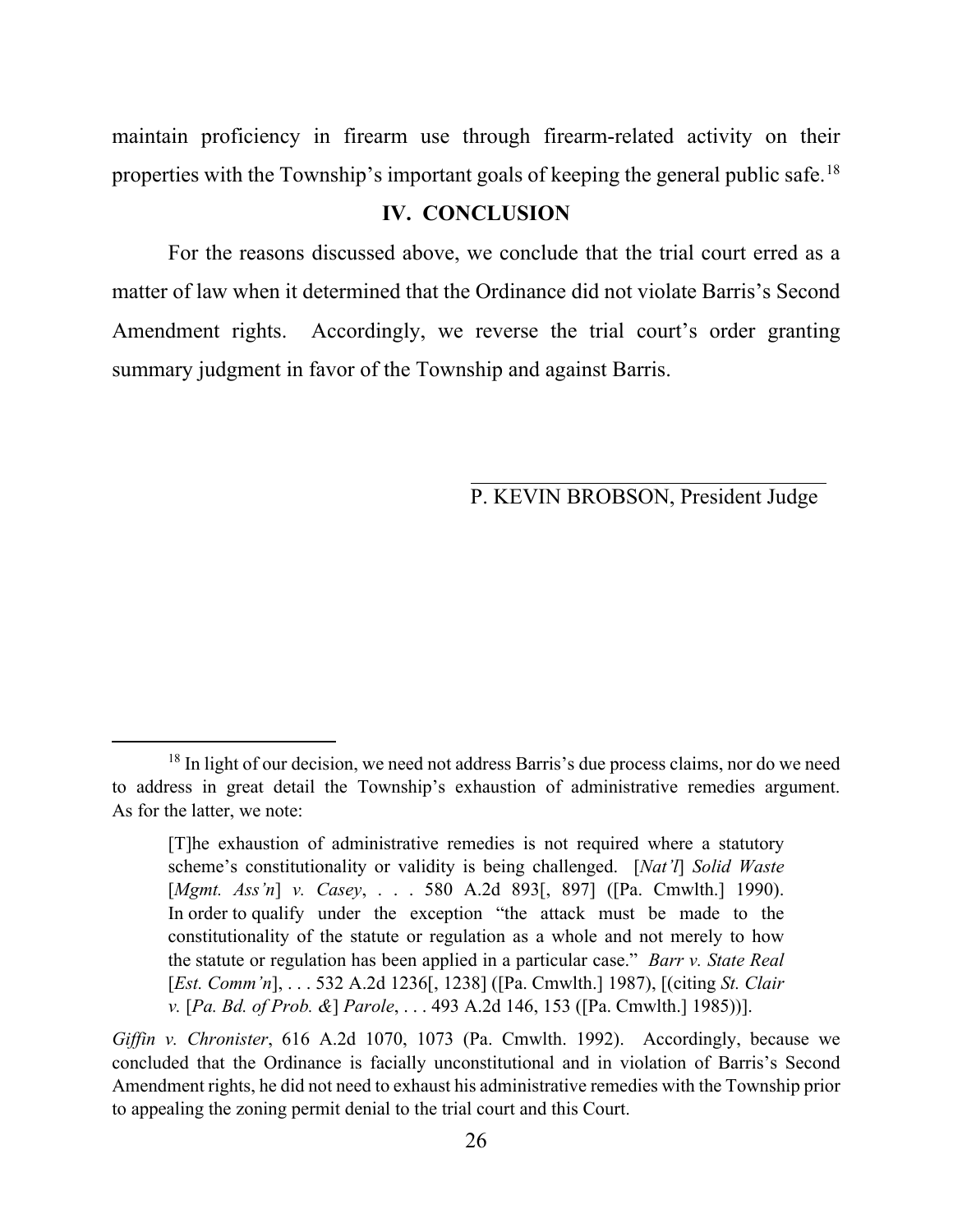# **IN THE COMMONWEALTH COURT OF PENNSYLVANIA**

| Jonathan Barris,       |           |                   |
|------------------------|-----------|-------------------|
|                        | Appellant |                   |
|                        |           |                   |
|                        |           | No. 671 C.D. 2020 |
|                        |           |                   |
| <b>Stroud Township</b> |           |                   |

# **O R D E R**

AND NOW, this 28<sup>th</sup> day of May, 2021, the order of the Court of Common Pleas of Monroe County, dated May 26, 2020, is REVERSED.

P. KEVIN BROBSON, President Judge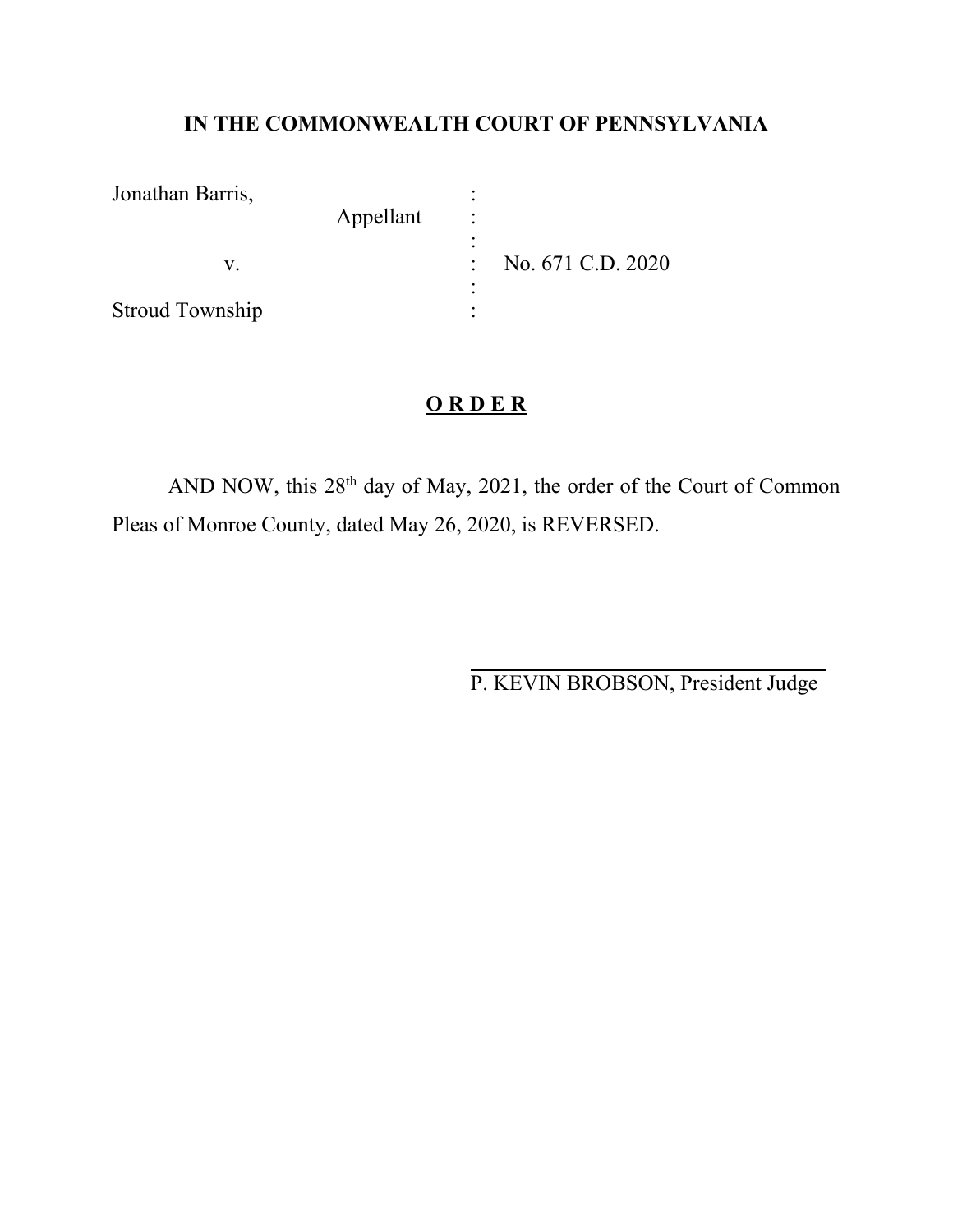# **IN THE COMMONWEALTH COURT OF PENNSYLVANIA**

Jonathan Barris, : Appellant : : v. : No. 671 C.D. 2020 : SUBMITTED: February 8, 2021 Stroud Township :

# BEFORE: HONORABLE P. KEVIN BROBSON, President Judge HONORABLE MARY HANNAH LEAVITT, Judge (P) HONORABLE BONNIE BRIGANCE LEADBETTER, Senior Judge

## **DISSENTING OPINION BY SENIOR JUDGE LEADBETTER FILED: May 28, 2021**

I respectfully dissent. I do not believe that the Second Amendment gives one the right to have a shooting range in his backyard regardless of where he lives or the surroundings of his property. Even if the right to bear arms carries with it the right to become proficient in the use of firearms, all that should require is that some practice facilities be allowed within a reasonable distance of the gun owner, not that they be permitted in every zoning district in the community, particularly residential districts. In that respect, I disagree with the Majority that maintaining a personal shooting range is analogous to washing a car in the driveway. Furthermore, even if Appellant's property were situated in a district that allowed shooting ranges, it would not meet the 5-acre lot size or 150-yard setback requirement for shooting ranges, <sup>1</sup> both of which I find reasonable safety restrictions on the discharge of

<sup>&</sup>lt;sup>1</sup> I disagree with the Majority's assertion that the 150-yard limitation applies only in the O-1 or S-1 zoning districts and specifically to shooting ranges allowed therein. Section 3 of Ordinance No. 9-2011 provides that "it shall be unlawful to fire or discharge any firearm within the Township of Stroud except as provided in Section 4 Exceptions below…. however, *in no case* shall a firearm be discharged…within 150 yards of an adjacent occupied structure, camp or farm…." (emphasis **(Footnote continued on next page…)**